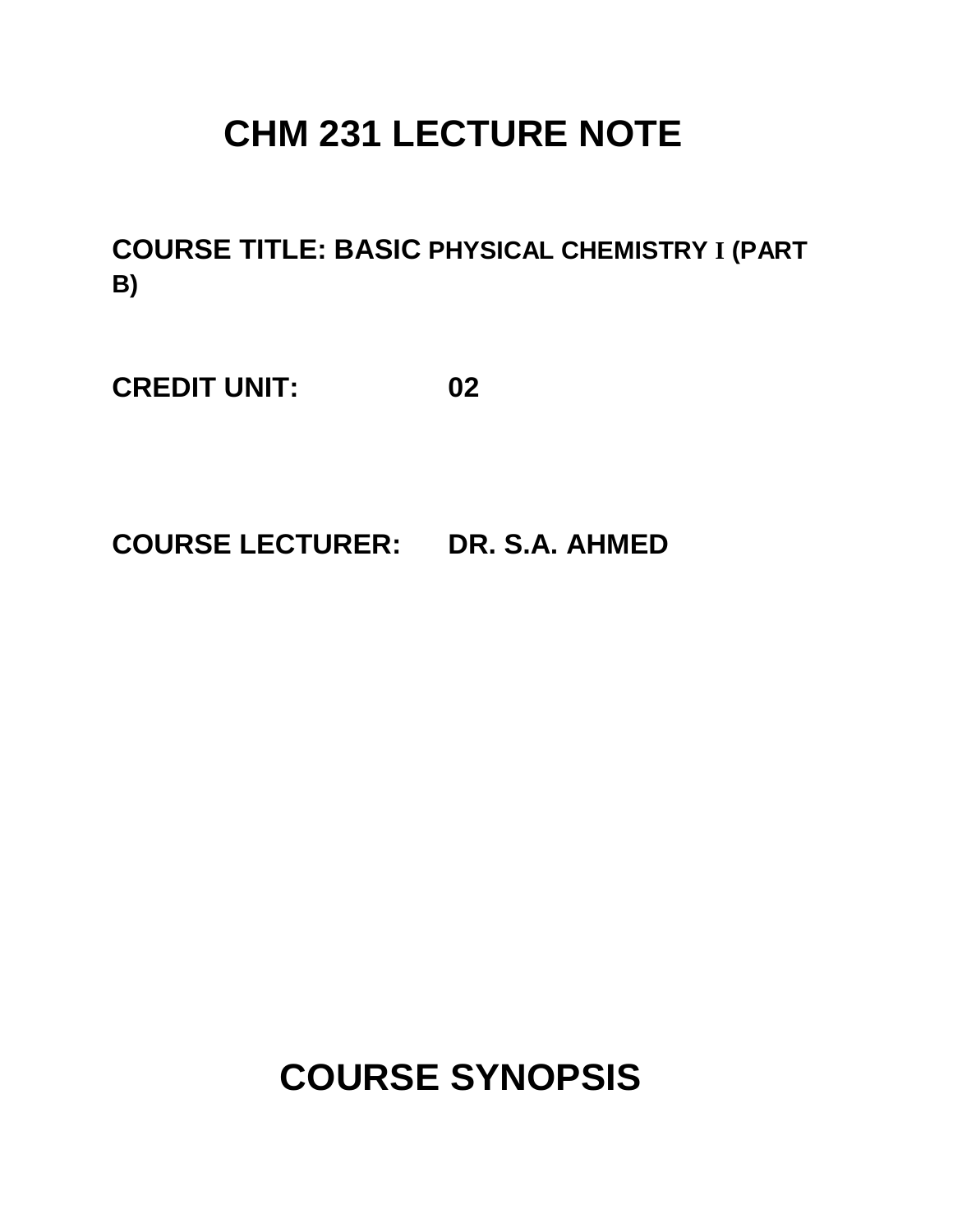- **1. The kinetic theory of gases**
	- **Postulates of kinetic theory**
	- **Derivation of Ideal gas equation from the kinetic theory**
	- **Deductions of gas laws from kinetic theory**
- **2. Deviation from Ideal gas behavior**
	- **Causes of deviation**
	- **van der Waals equation**
- **3. The distribution of molecular velocities**
	- **The most probable velocity, mean velocity and mean square velocity**
	- **Mean free path, collision frequency and collision density**
- **4. Thermal energy and Heat capacity**
- **5. Internal modes of motions**
	- **The equipartition principle**
- **6.Phase equilibria**
	- **Phase rule, phase diagrams and triple points**

# **Recommended textbooks/References**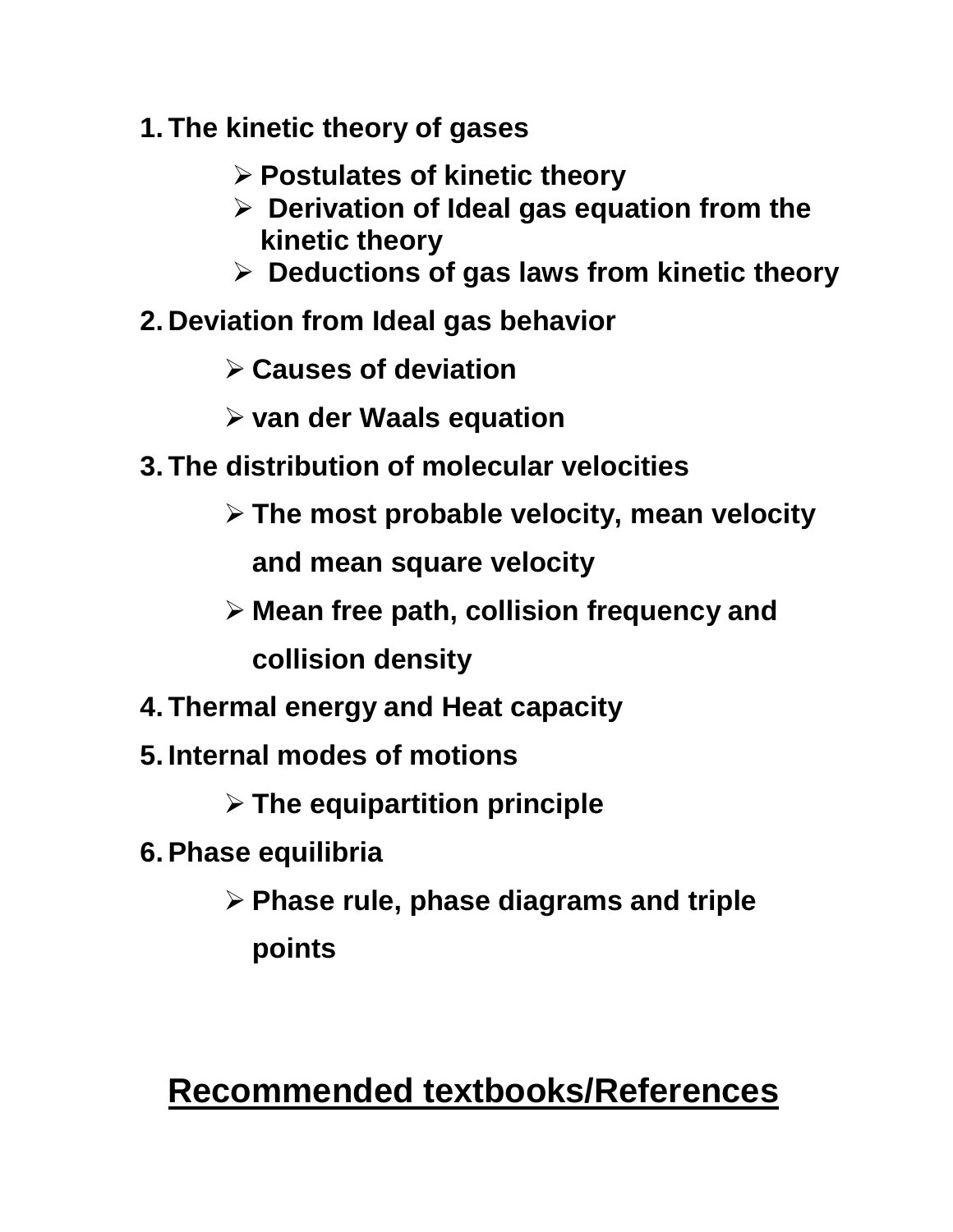- **1.Physical chemistry by K.K. Sharma and L.K. Sharma**
- **2.Physical chemistry by A.J. Nee**
- **3.Physical chemistry by Atkins**
- **4.Principle of physical chemistry by J.M. Gross**
- **5.Physical chemistry by R.A. Alberty and R.J. Silbey**
- **6. Calculations in advanced physical chemistry by P.J.F. Griffiths and J.D.R Thomas**
- **7.Physical chemistry by T. Engel and P. Reid**
- **8.Essentials of physical chemistry by Bahl and Bahl**
- **9. Chemistry: The central science by Brown, Lemay, Bursten and Murphy.**

# **Kinetic theory of gases**

**Postulates of kinetic theory**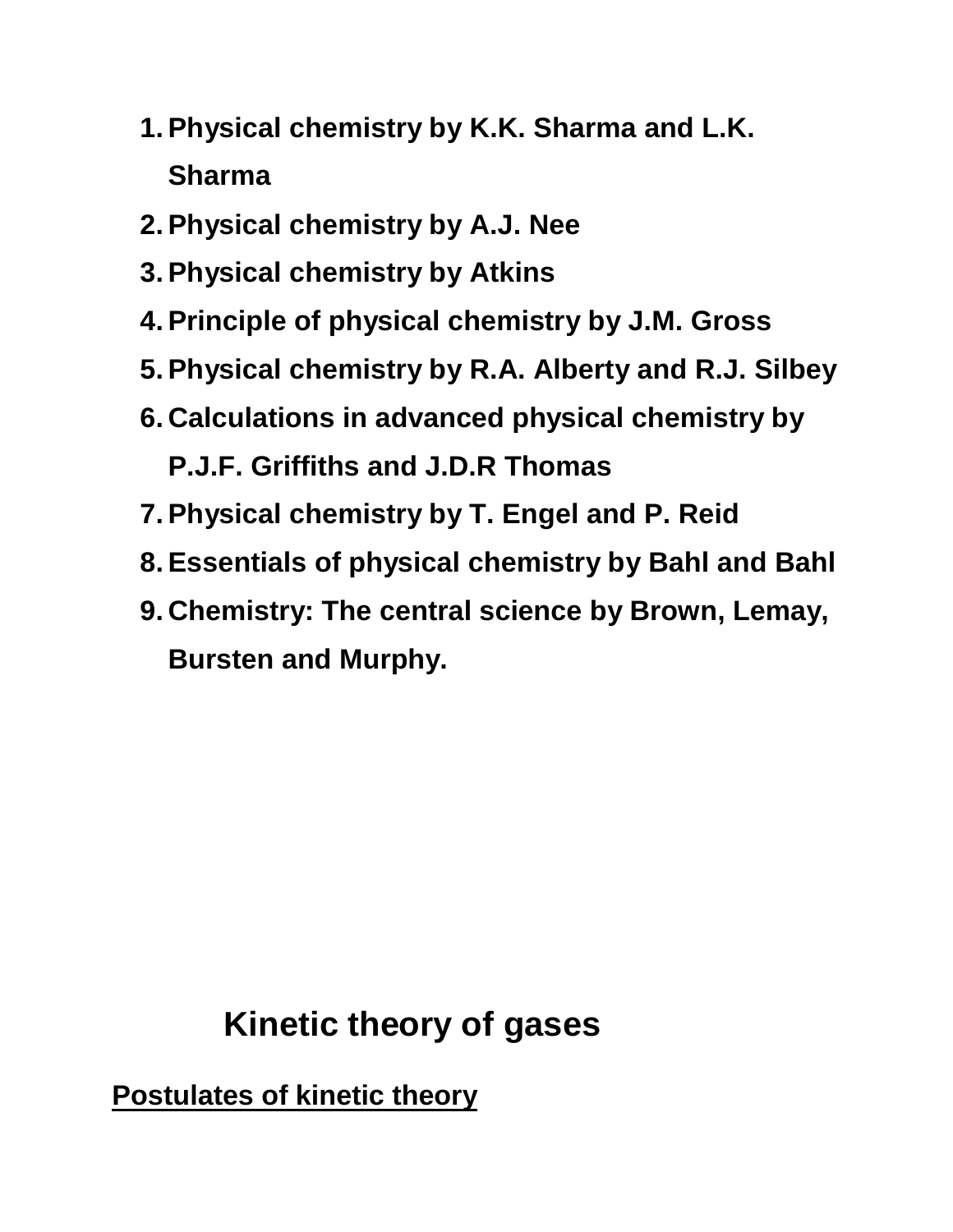- **1.Every gas consists of identical molecules which are considered as non interacting point masses.**
- **2. Molecules are in constant random motion and the associated translational kinetic energy is determined only by the absolute temperature.**
- **3. The pressure exerted by the gas is due to the bombardments by the gas molecules with the walls of the container.**
- **4. The collisions of molecules with each other and with the walls of the container are perfectly elastic.**
- **5. The molecules of a gas are small, hard sphere and exert no forces on each other, except at the instant of collision.**
- **6.Since the molecules are very small compared to the distance between them, the volume occupied by the molecule is negligible compare to the total volume of the container.**
- **7. There is no effect of gravity on the motion of the molecules of a gas.**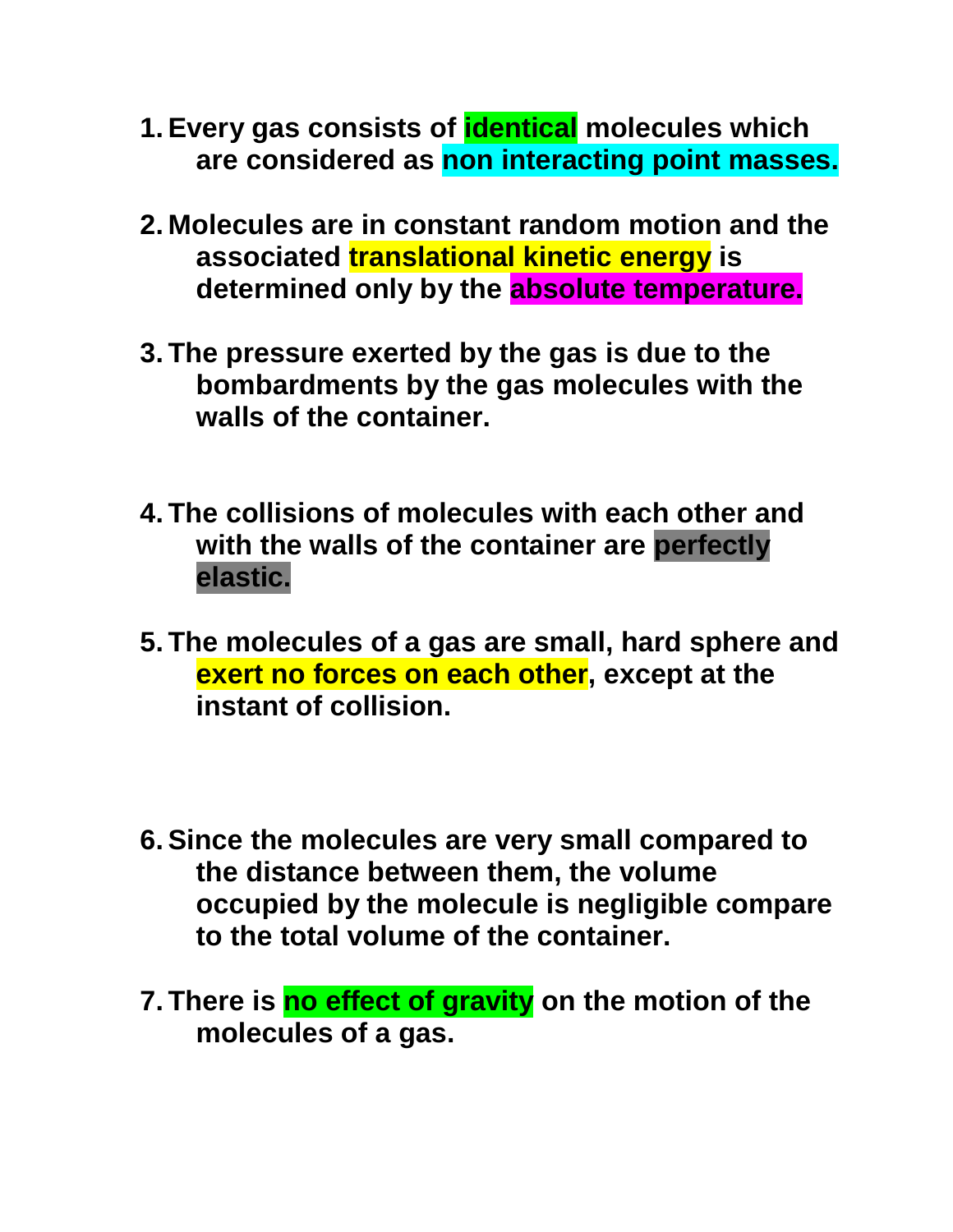# **Derivation of Ideal gas equation from the kinetic theory**

**Consider a cubic container of a gas of each side '***a***' containing N number of molecules. The velocity U of the gas can be resolved into 3 component velocities**   $U_x$ ,  $U_y$  and  $U_z$ .



**The magnitude of U is given by the Pythagoras' theorem as**

$$
U^2 = U_x^2 + U_y^2 + U_z^2 \tag{1}
$$

**Consider 1 molecule of the gas in the cube, moving in the x-direction.** 

**The distance travelled between successive collision on the surface of a=2a**

**The time between successive collisions is given by** 

$$
\Delta t = \frac{2a}{U_x}
$$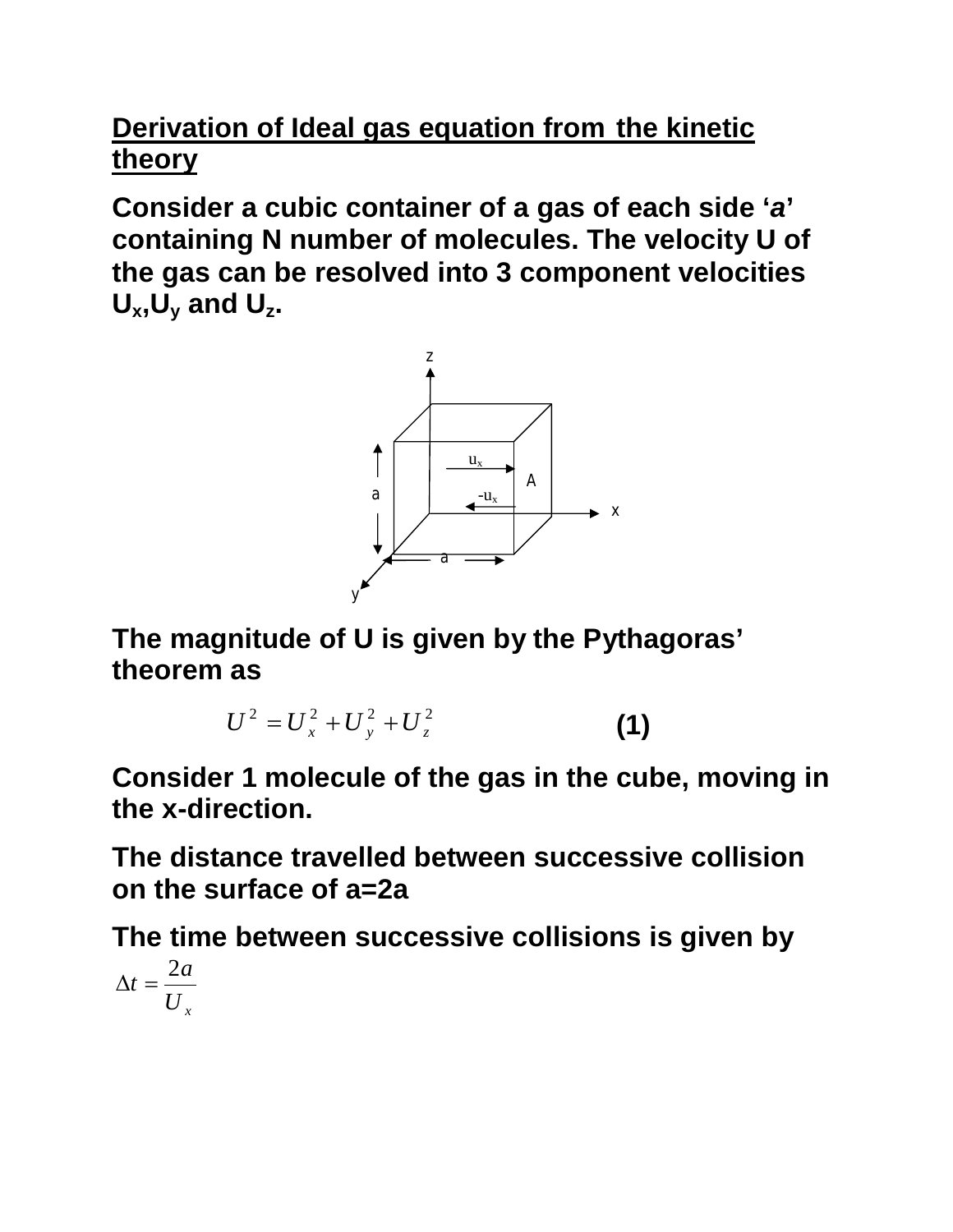**After each collision with surface A, there will be a change in momentum, i.e momentum before (2a)** 

and momentum after collision  $= -mU_x$  (2b)

 $\therefore$  Change in momentum,  $\Delta mU_x = 2mU_x$  (3)

Rate of change in momentum,  $\frac{\Delta m U_x}{\Delta t} = \frac{2 m U_x}{2 a_{xx}^2} = \frac{m U_x}{a}$ *mU U a mU t*  $mU_x \equiv 2mU_x \equiv mU_x^2$ *x*  $x = \frac{2mV}{x}$ 2 2 2  $=\frac{2\pi\epsilon x}{2}$  =  $\Delta$  $\Delta$ (4)

**From Newton's second law of motion,**  *a mU t*  $F = \frac{\Delta mU_x}{\Delta} = \frac{mU_x^2}{\Delta}$ 2  $=$  $\Delta$  $=\frac{\Delta}{\sqrt{2}}$ 

**Area of surface A=a 2 and pressure,** *Area*  $P = \frac{Force}{4}$  (5)

**The pressure exerted by the molecule on surface A is**   $P_1$ 

**So,** 
$$
P_1 = \frac{mU_x^2}{a \times a^2} = \frac{mU_x^2}{a^3}
$$
 (6)

**Let V represent the volume of the cubic box, then V=a<sup>3</sup>**

$$
\therefore P_1 = \frac{mU_x^2}{V}
$$

**So,**

$$
P_1 = \frac{mU_x^2}{V}
$$
 (7)

**Since the collisions of molecule 1 with surface A are perfectly elastic, the velocity U<sup>x</sup> and mass of each molecule are constant. i.e. P1=constant** 

**Total pressure on surface A will be given by**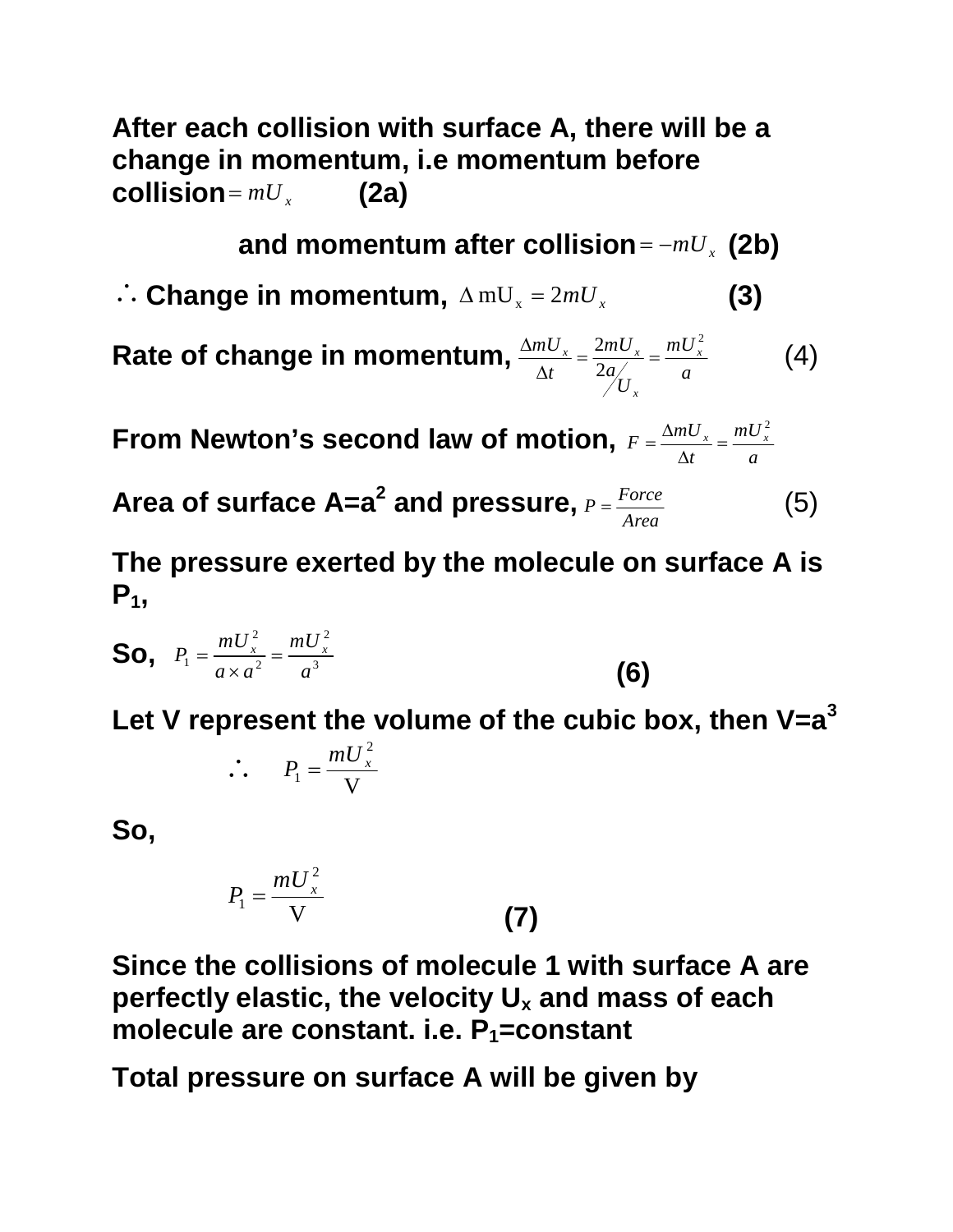#### **P=P<sup>1</sup> + P<sup>2</sup> +P3........+ P<sup>N</sup>**  $\Rightarrow$ *i N*  $P = \sum_{i=1} P$  $=$ <sup>1</sup> **(8)**

**Recall that**

$$
P_{1} = \frac{mU_{x}^{2}}{V}
$$

$$
P = \sum_{i=1}^{N} \frac{mU_{xi}^{2}}{V} = \frac{m}{V} \sum_{i=1}^{N} U_{xi}^{2}
$$
(9a)

**Since it is not possible to measure the velocity of each of the molecule, the average velocity of all the molecules is given by**

*N U*  $U_x = \frac{\sum u_x}{v_x}$  $U_x^2 = \frac{\sum U_{x}^2}{V_x^2}$ **(9b)**  $\Rightarrow$   $\sum U_{xi}^{2} = U_{x}^{2} N$ 2  $-\overline{1}$  $\sum U_{xi}^2 = \overline{U}_x^2 N$  **Where I is a counter and**  $\overline{U}^2$  is **mean square velocity**  $\therefore$   $P = \frac{mN}{V}$ 2 *mN U <sup>x</sup> P* - $=$ 

**(10)**

# **For each molecule,**

$$
U_1 = U_{x1}^2 + U_{y1}^2 + U_{z1}^2
$$
  
\n
$$
U_2 = U_{x2}^2 + U_{y2}^2 + U_{z2}^2
$$
  
\n
$$
\vdots
$$
  
\n
$$
U_N = U_{xN}^2 + U_{yN}^2 + U_{zN}^2
$$
  
\nAdding up: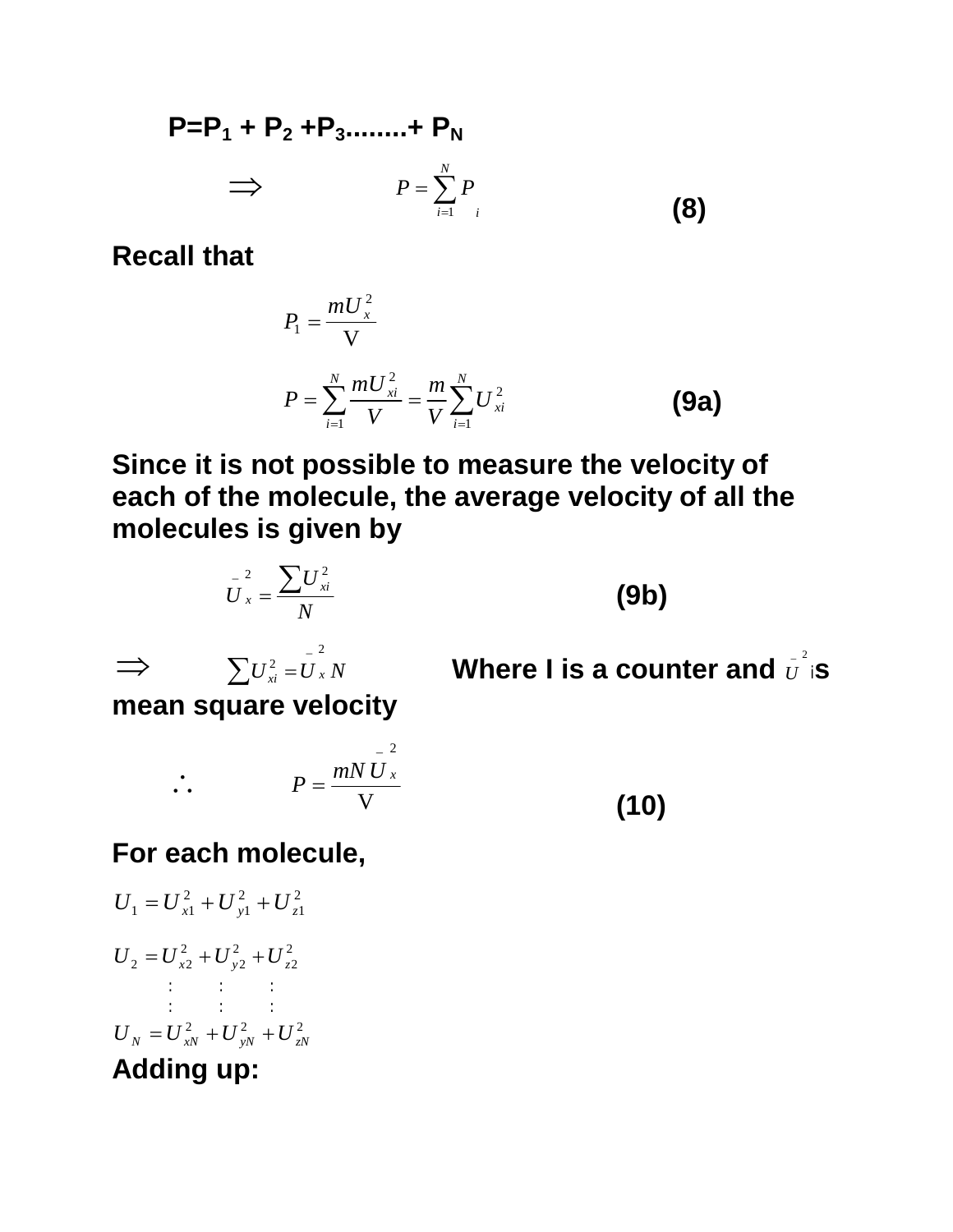$$
\bar{U}^{2} = \frac{\sum U_{i}^{2}}{N}
$$
 where N is number of molecule  

$$
= \frac{\sum U_{xi}^{2}}{N} + \frac{\sum U_{yi}^{2}}{N} + \frac{\sum U_{zi}^{2}}{N}
$$
 (11)

**Since the motion is entirely random and the 3 directions x, y and z are equivalent.** 

Then,  
\n
$$
\overline{U}_{x} = \overline{U}_{y} = \overline{U}_{z}
$$
\n
$$
\overline{U}_{x} = \frac{\overline{U}_{z}^{2}}{3}
$$
\n
$$
\overline{U}_{x} = \frac{\overline{U}_{z}^{2}}{3}
$$
\n
$$
\overline{U}_{x} = \frac{\overline{U}_{z}^{2}}{3}
$$
\n(12)\n
$$
\overline{U}_{x} = \frac{1}{3} Nm \overline{U}_{x}
$$
\n(13a) for N molecule of

**For 1 mole,** 2 3  $1\frac{1}{N}$  $PV = \frac{1}{3} N_A mU$  (13b)

But  $N_A m = M$  where *M* is molar mass and *m* is the **relative molecular mass**

> 2 3  $1\overline{M}$  $PV = \frac{1}{3}M U$  (13c) 2 3  $\frac{1}{1}$   $\frac{1}{1}$  $PV = \frac{1}{3} nM U$  (13d)

**For n mole,** 

 $\ddot{\cdot}$ 

**Deductions of gas laws from kinetic theory**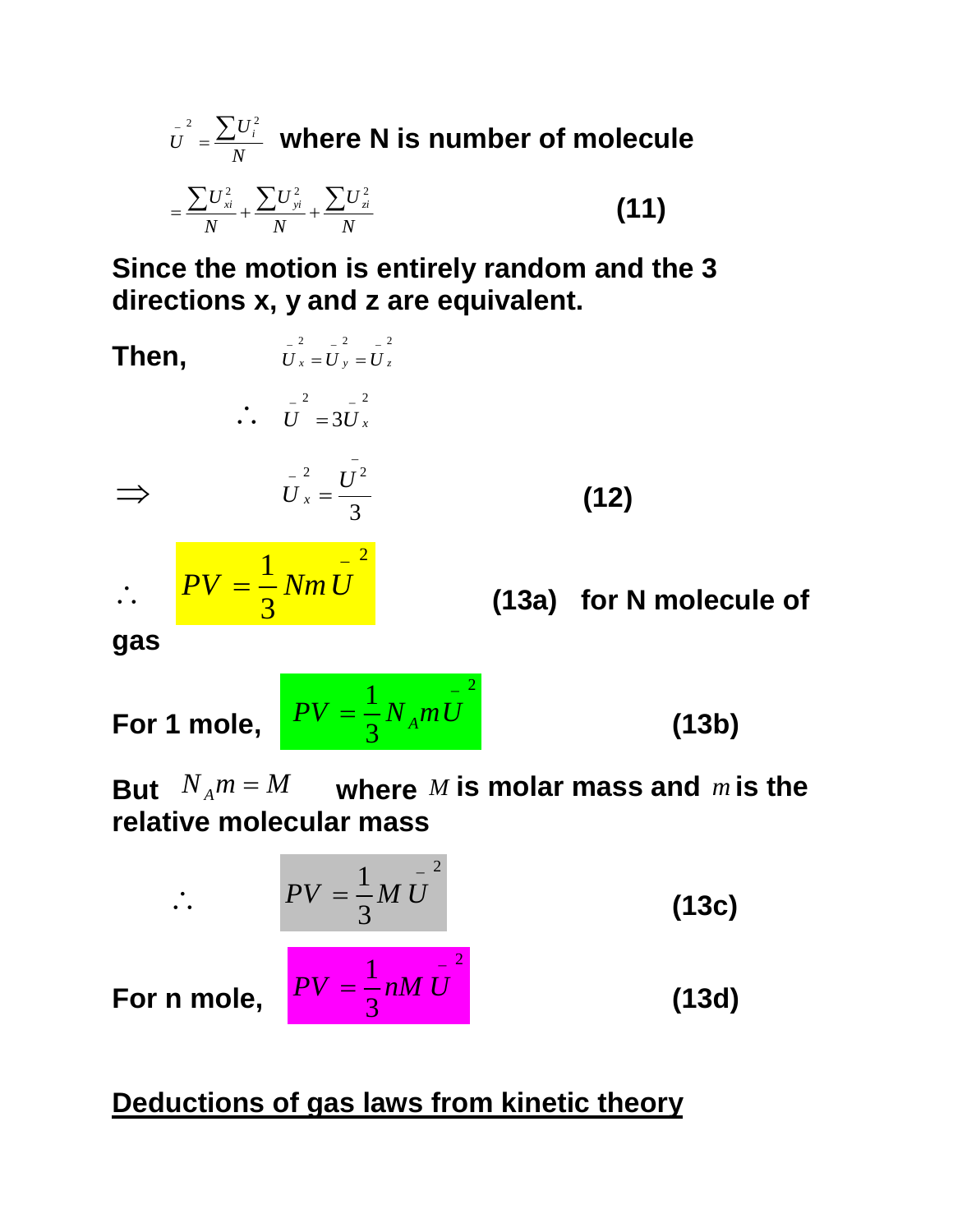**(1) Boyles law: According to the law, PV= constant at constant mass and temperature.**

**According to the postulate 2 of the kinetic theory, the translational kinetic energy for N molecule is directly proportional to the absolute temperature.**

$$
E_{trans} = \frac{1}{2} Nm \bar{U}^2 \alpha T
$$

$$
= \frac{1}{2} Nm \bar{U}^2 = KT \tag{14}
$$

**Multiply both sides by 2/3**

$$
\implies \qquad \frac{1}{3}Nm\bar{U}^2 = \frac{2}{3}KT
$$
 (15)

3

**Recall that** 

all that 
$$
PV = \frac{1}{3}Nm\overline{U}^2
$$
  
\n $\therefore \qquad PV = \frac{2}{3}KT$  (16)

 $PV = constant$  if T is constant

**2. Charles law: The law states that V α T at constant mass and pressure. Recall that**  $PV = \frac{2}{3}KT$ 3 2  $=$ 

$$
V = \frac{2}{3} \left( \frac{K}{P} \right) T
$$
 (17)

**Avogadro's law: To deduce this law, let there be 2 gases 1 & 2 existing at the same temperature and pressure.**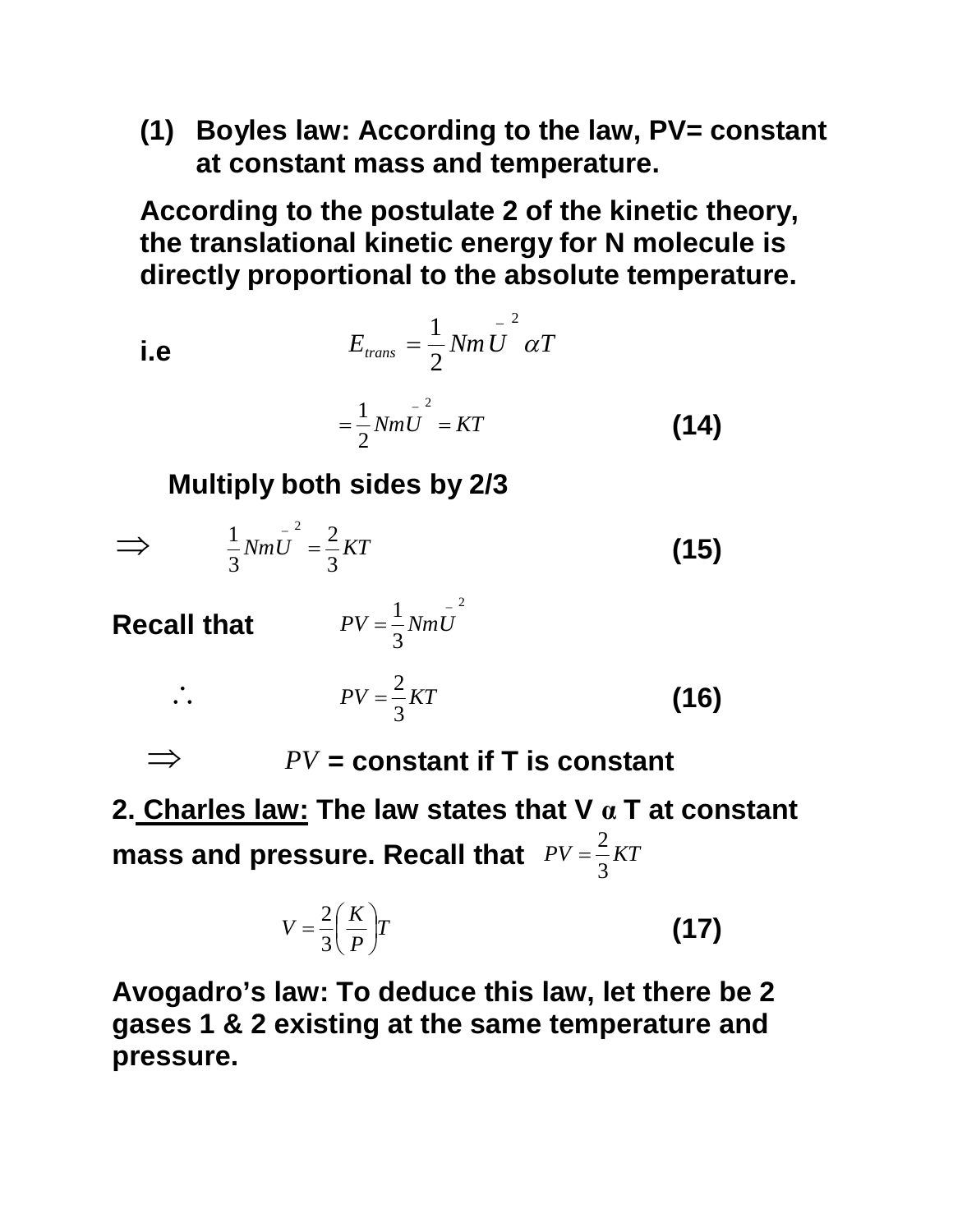$$
P_1 V_1 = \frac{1}{3} N_1 m_1 U_1^2 \text{---} \text{For gas 1}
$$
 (18a)

$$
P_2 V_2 = \frac{1}{3} N_2 m_2 U_2^2 \dots \dots \dots \text{For gas 2} \tag{18b}
$$

#### **But P and V for the 2 gases are the same**

$$
\therefore P_1 V_1 = P_2 V_2
$$
\nHence, 
$$
\frac{1}{3} N_1 m_1 U_1^2 = \frac{1}{3} N_2 m_2 U_2^2
$$
\n(19)

**Since the 2 gases are at the same temperature, the average kinetic energy per molecule will be the same.**

i.e. 
$$
\frac{1}{2}m_1\overline{U}_1^2 = \frac{1}{2}m_2\overline{U}_2^2
$$
 (20)

Thus, the equation 19 is reduced to  $N_1 = N_2$  which **authenticate the law.**

**Graham law: the law states that the rate of diffusion of a gas at a particular temperature and pressure is inversely proportional to the square root of its density.**

i.e 
$$
r\alpha \frac{1}{\sqrt{d}}
$$
 (21) where **r** is rate of diffusion and d is the density

Hence, 
$$
\frac{r_1}{r_2} = \frac{\sqrt{d_2}}{\sqrt{d_1}}
$$
 (22)

Applying the kinetic theory,  $PV = \frac{NmU}{2}$  = nRT -3 2 **(23)**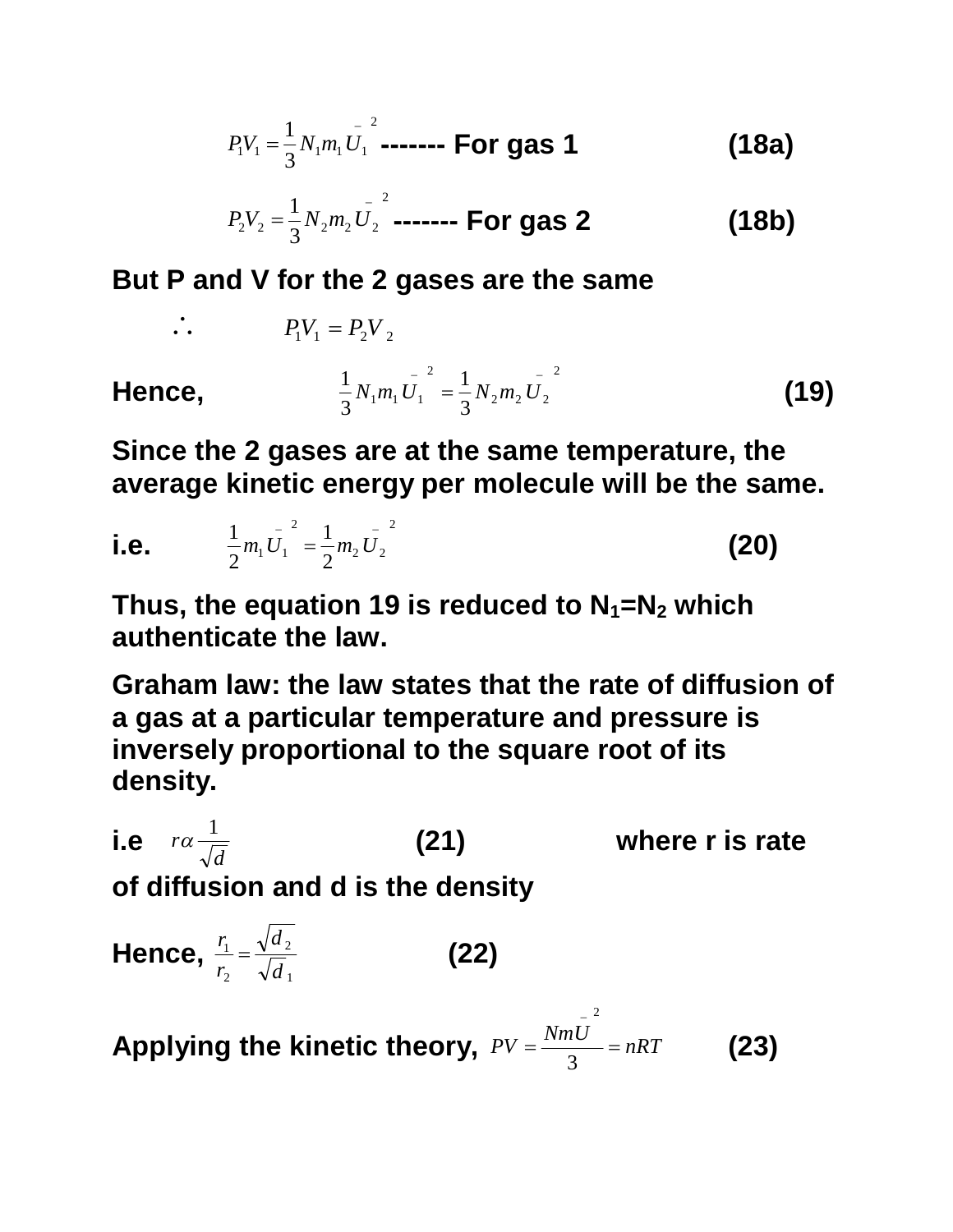$$
\bar{U} = \sqrt{\frac{3nRT}{Nm}}
$$
 (24)

**When n=1 for each of the 2 or more gases at constant temp. But**  $N_A m = M$ 

$$
\therefore \quad \bar{U}_1 = \sqrt{\frac{3RT}{M_1}} \text{ and } \quad \bar{U}_2 = \sqrt{\frac{3RT}{M_2}}
$$
\n
$$
\therefore \quad \frac{\bar{U}_1}{\bar{U}_2} = \sqrt{\frac{M_2}{M_1}}
$$
\n
$$
\implies \frac{r_1}{r_2} = \sqrt{\frac{d_2}{d_1}} = \frac{\bar{U}_1}{\bar{U}_2} = \sqrt{\frac{M_2}{M_1}}
$$
\n(26)

**Dalton's law of partial pressure: consider N<sup>1</sup>** molecules of a gas 1 with mass  $\mathbf{m}_1$  and velocity  $\bar{v}_1$ **occupying volume V, the pressure exerted by these molecules is given by** 

$$
P_1 = \frac{1}{3} \frac{N_1 m_1 \bar{U_1}}{V}
$$
 (27a)

**Under similar condition, N<sup>2</sup> molecules of gas 2 exerted** 

**pressure P<sub>2</sub>**, 
$$
P_2 = \frac{1}{3} \frac{N_2 m_2 \bar{U_2}^2}{V}
$$
 (27b)

**For the 3<sup>rd</sup> gas,**  $P_3 = \frac{1}{3} \frac{N_3 m_3 U}{V}$  $P_3 = \frac{1}{2} \frac{N_3 m_3 O_3}{r}$ 2  $3^{\circ}$  3 1 - $=\frac{1}{2}\frac{N_3m_3C_3}{V}$  (27C)

**Assuming that all the 3 gases are put together in a vessel of the same volume and at the same pressure, the total pressure is given by**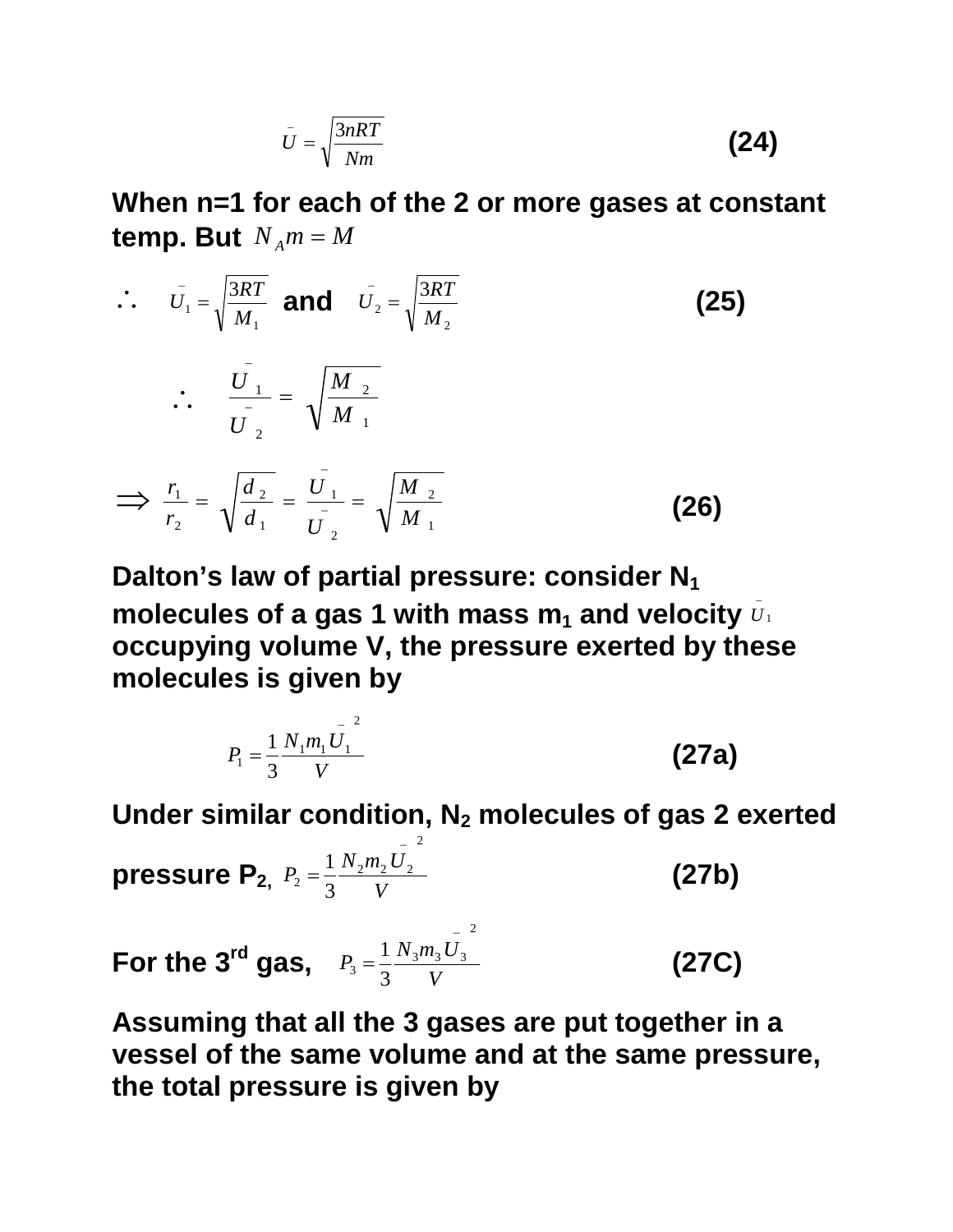$$
P = \frac{1}{3} \frac{N_1 m_1 \bar{U_1}^2}{V} + \frac{1}{3} \frac{N_2 m_2 \bar{U_2}^2}{V} + \frac{1}{3} \frac{N_3 m_3 \bar{U_3}^2}{V}
$$
(28a)  
\n
$$
\implies P = P_1 + P_2 + P_3
$$
(28b)

**N.B: from all the deductions of the gas laws from kinetic theory of gases, it follows that**  2 3  $PV = \frac{1}{2} Nm \overline{U}^2$  **is in agreement with the empirical (classical) ideal gas equation PV=nRT where n is the number of mole of gas.**

$$
\therefore PV = \frac{1}{3} Nm \overline{U}^2 = nRT
$$

#### **Deviation from ideal gas behavior**

**Experimental evidences have shown that very few gases obey the ideal gas equation only at low pressure and high temperature, and that most gases show marked deviation from the ideal behavior at high pressure and low temperature.**

**A plot of PV against pressure shows that most gases**  behave ideally only in the limit<sub>ç</sub>of zero pressure.

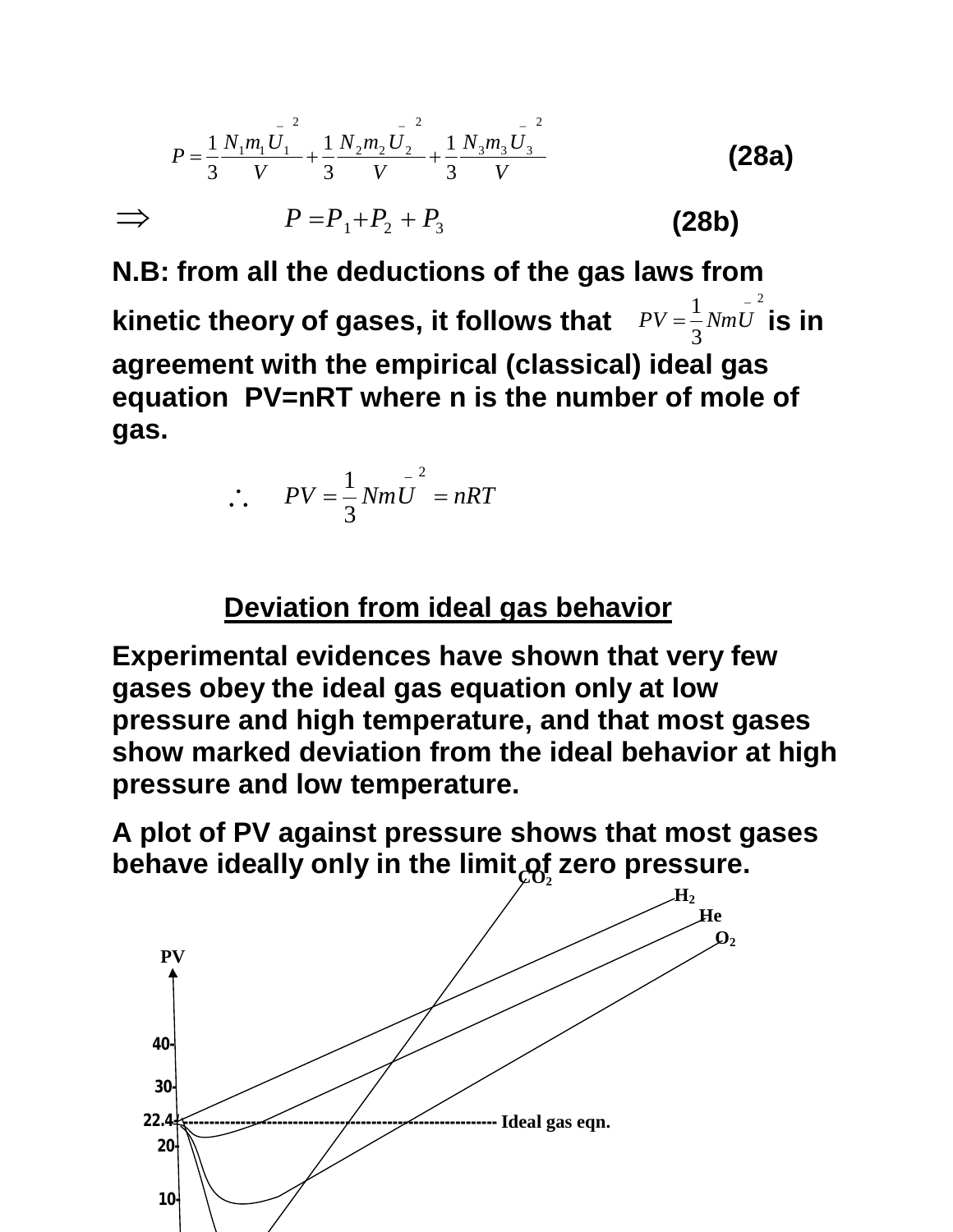**From the diagram,**

- **(i)The smaller molecules like H<sup>2</sup> and He, the curve starts at the value of PV(ideal) and the value of PV increases with the pressure.**
- **(ii) The larger molecules like O<sup>2</sup> and CO2, the curve also start at the value of PV(ideal), shows a decrease in PV in the beginning, passes through a minimum and then begin to increase with increasing pressure.**

**Also, a plot of compressibility factor, z against the pressure at constant temperature shows deviation from ideal gas behaviour.**

**Meanwhile, compressibility factor is an index of** 

**deviation from ideality. i.e.**  $Z = \frac{Y}{RT}$  $Z = \frac{PV}{2\pi}$ 

**For 1 mole of an ideal gas, Z=1, and it is independent of pressure and temperature.**

**For real gases, Z is a function of both temperature and pressure and its value varies. The amount by**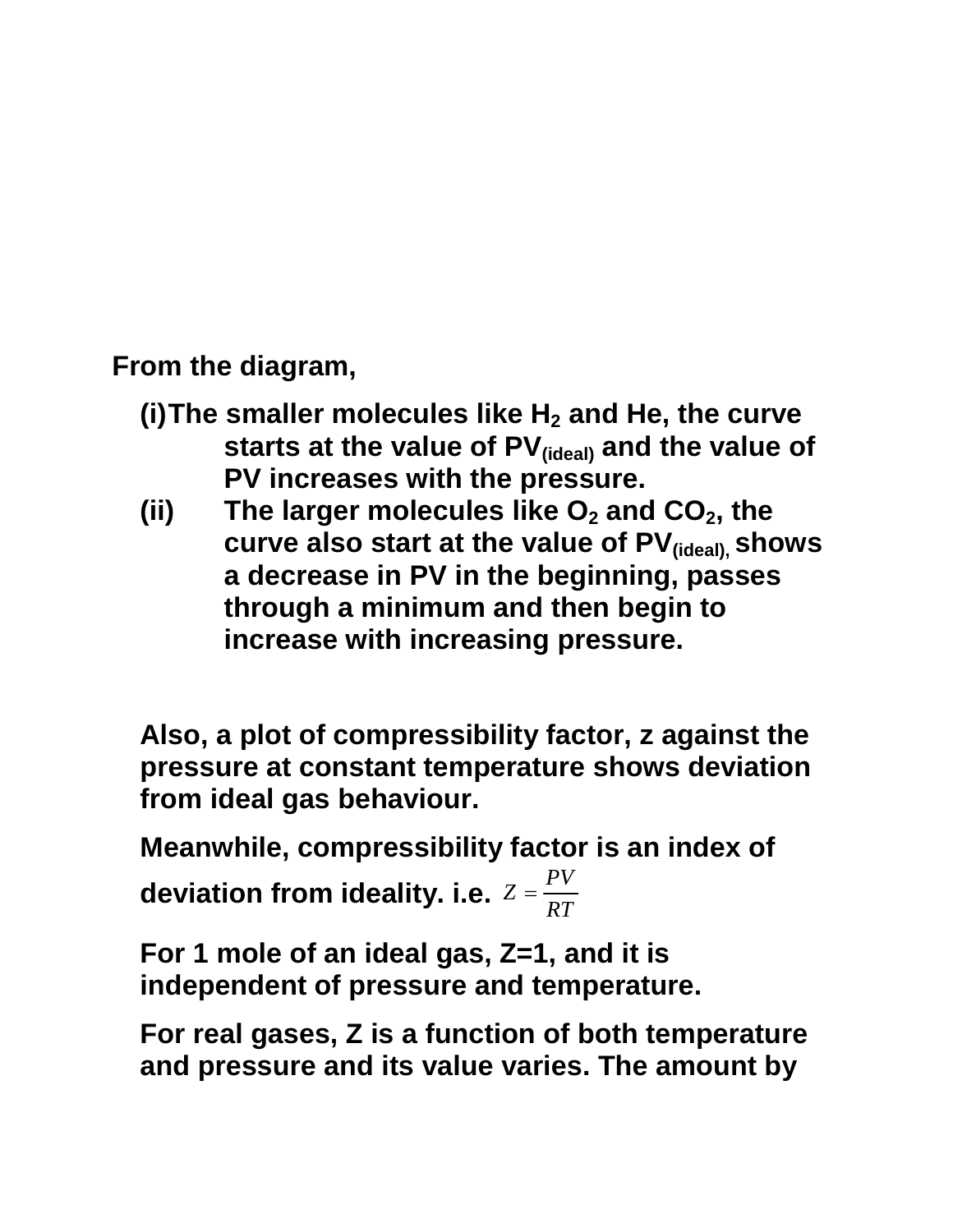#### **which the actual factor differs from unity gives a measure of deviation from ideality for the gas.**



**From the diagram above, for H2, z increases continually but for N2, CH<sup>4</sup> and CO2, Z first decreases and then increases rapidly with increasing pressure. Experiments have shown that for those gases which can easily be liquefied (i.e. N2, CH<sup>4</sup> and CO2), z decreases sharply below the value of unity at low pressure.**

**Also, a plot of z against P for Nitrogen gas at different temperature shows that the dip in the curve becomes less pronounced with increasing temperature.**

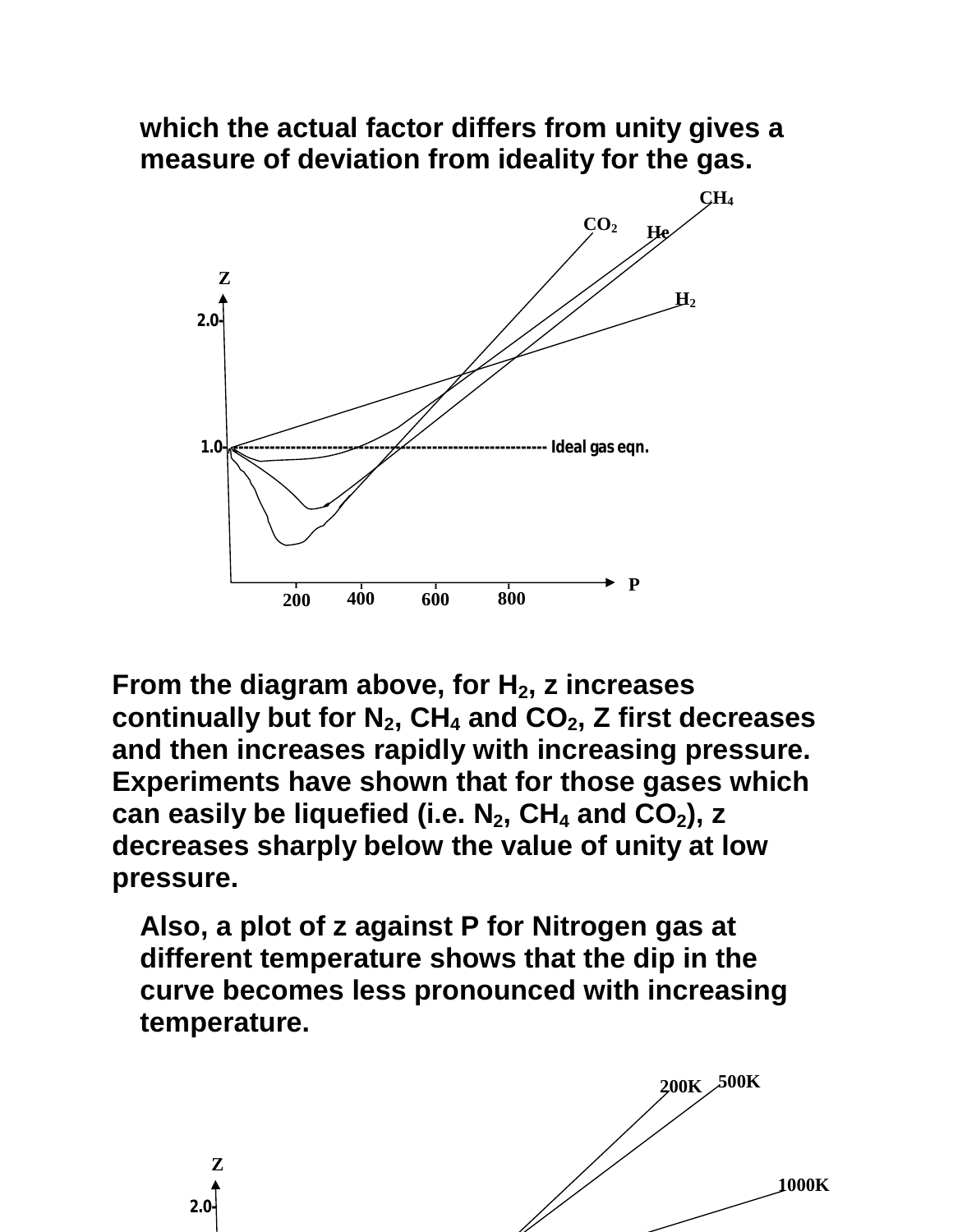**From the graph above, an increase in temperature causes the minimum to become smaller and at the same time, the position of the minimum moves toward lower pressure.**

**N.B: As temperature increases, the gas closely approaches ideal behaviour (represented by the dashed horizontal line). This confirms that deviation from ideality occur at high pressure and low temperature.**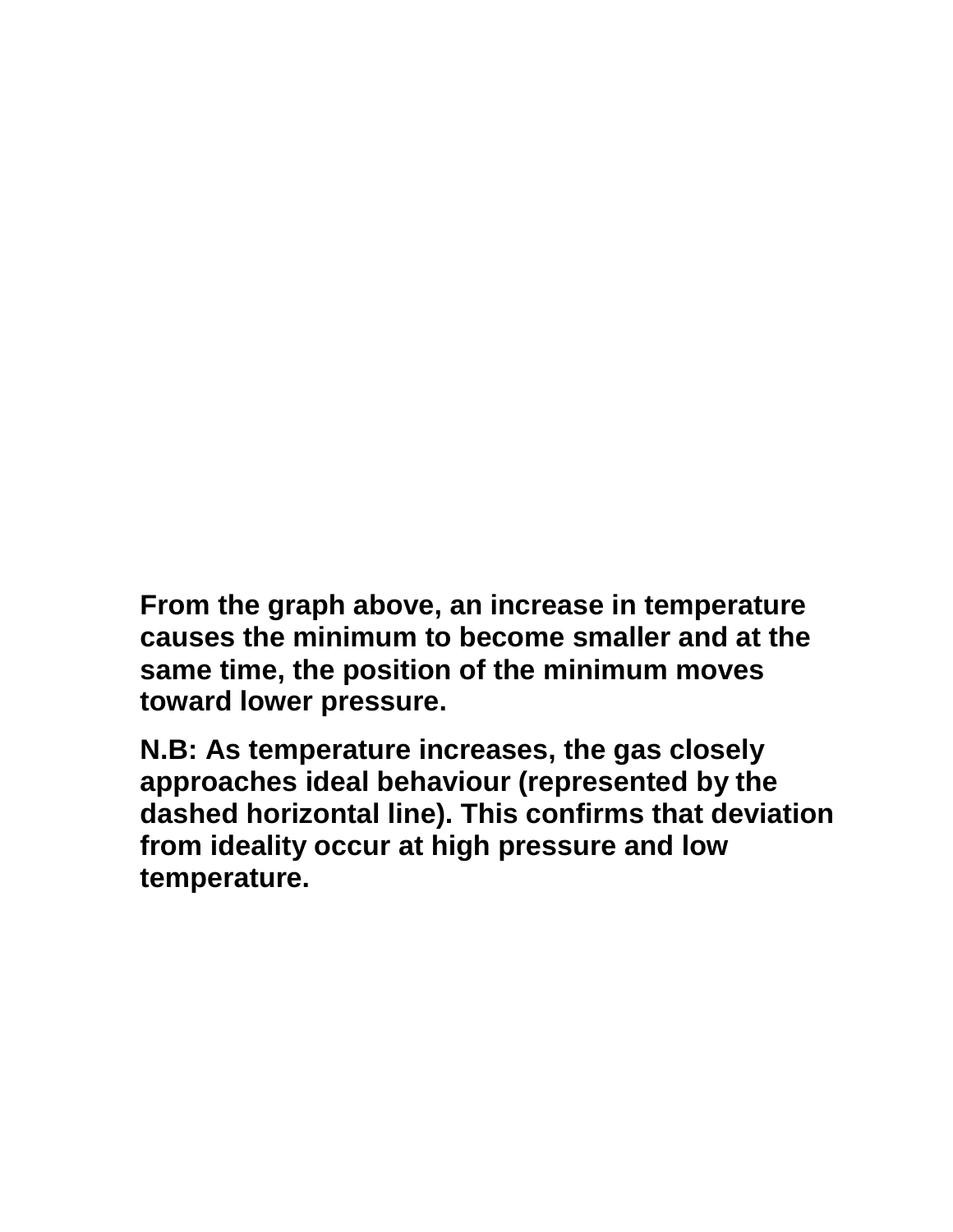## **Causes of deviation**

**Deviation from ideality occurs because of the following weak assumptions in the postulates of kinetic theory of gases.**

- **(i)The volume occupied by the molecule is negligible compare to the total volume of the gas. This is not true at lower temperature and high pressure where the molecules of the gas get so closed that the liquefaction and finally solidification of the gas occur. Since solids cannot be compressed, it confirms that molecules of the gas occupy some volume.**
- **(ii) Molecules exert no force on each other. However, liquefaction occurs because there is force of attraction between the molecules of the gas.**

# **The van de Waal's equation**

**This equation takes into consideration the effects due to finite size and intermolecular forces. Van der Waals introduces the correction term to the deviation from ideality. The equation is** 

 $\left( P + \frac{a}{V^2} \right) \left( V - b \right) = RT$  **For 1 mole** 

**But for n mole, the equation becomes**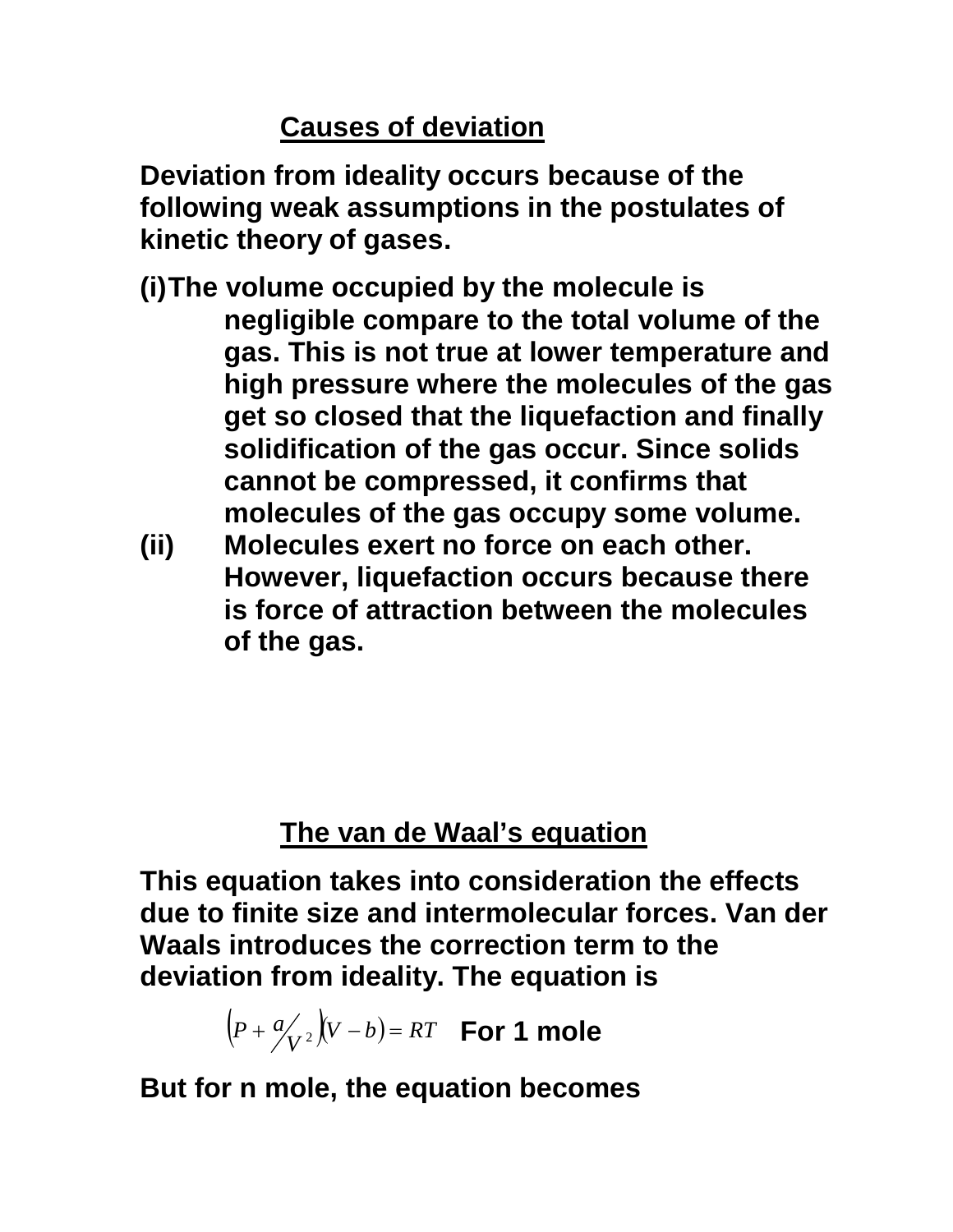$$
\left(p + n^2 a \frac{1}{V^2}\right) (V - nb) = nRT
$$

**Where n is the number of mole of the gas, a & b are the van der Waals constants whose magnitudes depend on the type of the gas, and the units in which the pressure and volume are expressed.**

# **Van der Waal and critical phenomenon**

**Critical temperature, Tc: critical temperature of a gas is that temperature above which it cannot be liquefied no matter how great the pressure the pressure** 

applied. It is given by the expression  $\int_{0}^{T_{c}}$  =  $\frac{27Rb}{27Rb}$ 



**Critical pressure, Pc: is the minimum pressure required to liquefy a gas at its critical temperature. It is given as** 

$$
P_c = \frac{a}{27b^2}
$$

**Critical volume, Vc: it is the volume occupied by 1 mole of it at its critical temperature and pressure. It is expressed as** 

$$
V_c = 3b
$$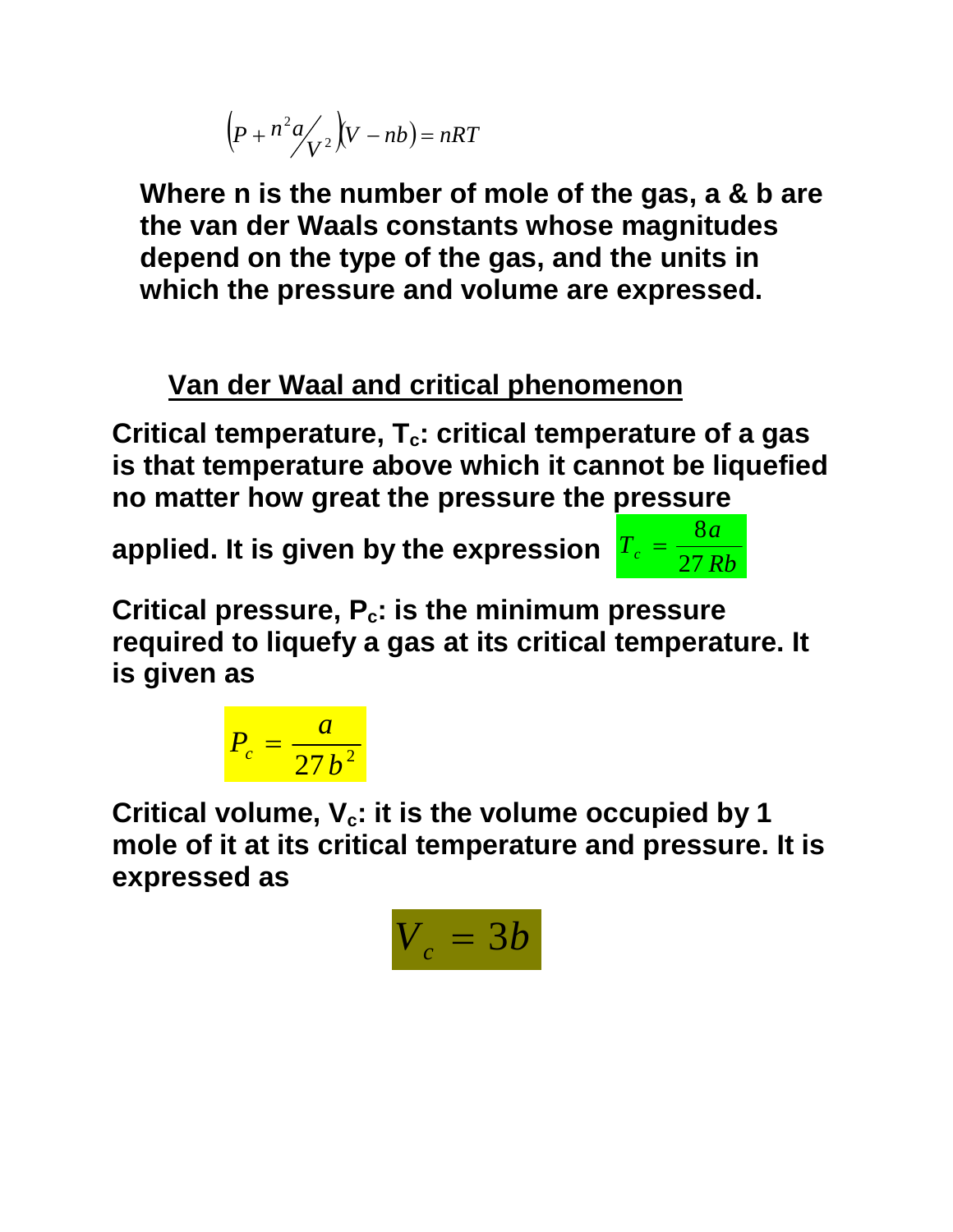#### **The van der Waals constant a and b can be expressed in terms of critical constants by means of the following equations**

(i) 
$$
b = \frac{1}{3}V_c
$$
  
\n(ii) 
$$
b = \frac{RT_c}{8P_c}
$$
  
\n(iii) 
$$
a = \frac{27 R^2 T^2}{64 P_c}
$$

**N.B: Numerical problems related to these concepts shall be treated during the lecture hours.**

## **The distribution of molecular velocities**

**While deriving the equation for pressure from the kinetic theory of gases, it was assumed that all molecules are moving with the same speed, i.e having**  the root mean square velocity  $(\bar{\bar{U}}^2)$ . However, in **practice, all the molecules cannot move with the same speed because they are frequently colliding with each other and walls of container leading to the interchange of momentum by the molecules. For example, consider 2 molecules with a given velocity moving in the same direction and collided. During collision, it is possible that one molecule may completely transfer its momentum to the other thereby causing the latter molecule to move off with**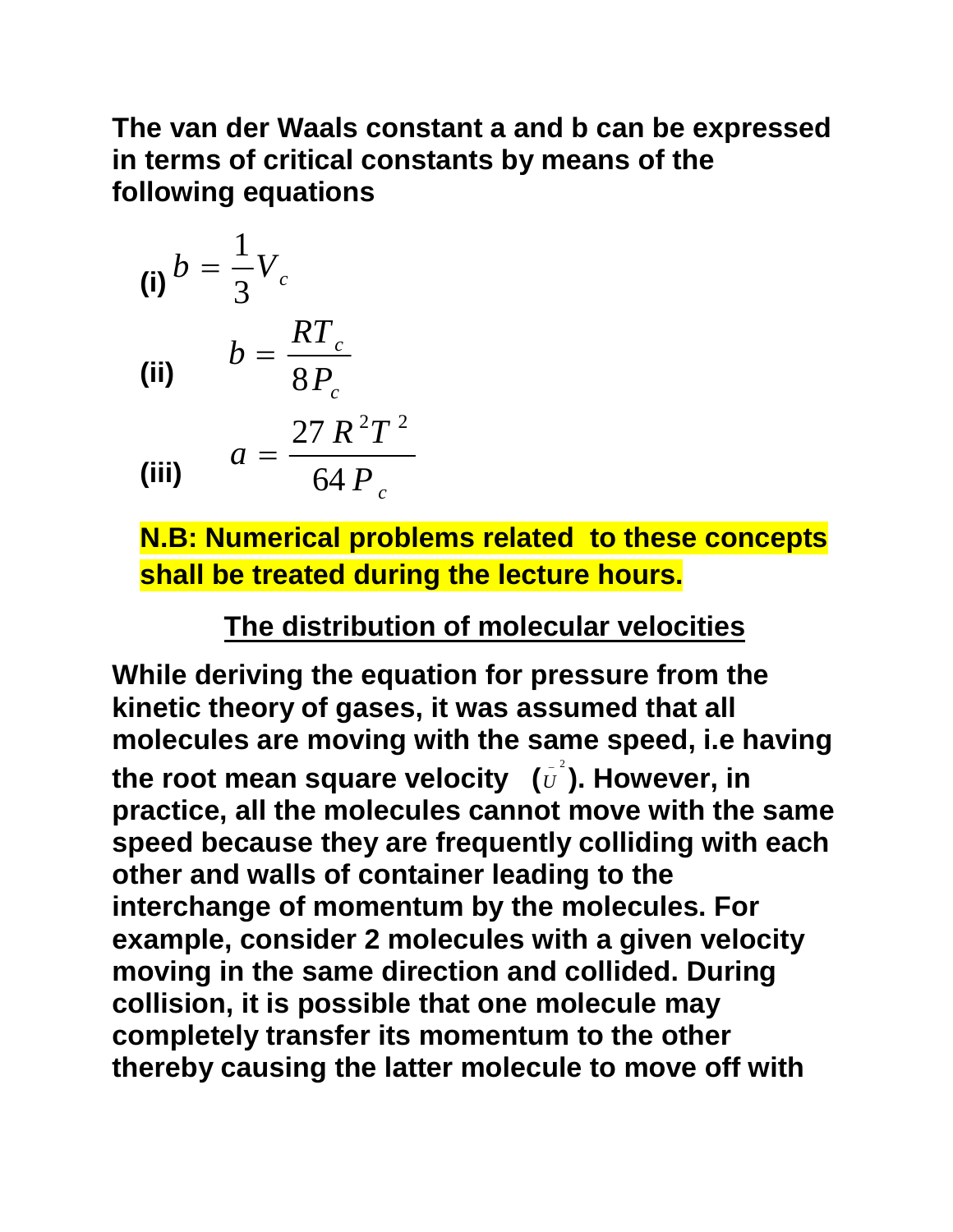**increased velocity and the former may stop completely and vice versa.**

**The molecules can experience collisions in all the possible direction. The net result is that, for a fixed number of molecules at a fixed temperature, a distribution of molecular velocities varying from zero to very high value will be attained. A plot of fraction molecules having a given velocity n<sup>u</sup> against the velocity U at a definite temperature represent the distribution of molecular velocities and the graph is known as Maxwell-Boltzmann distribution of molecular velocities.**



**Total area under the curve = total number of molecules in the collection, i.e. total number of**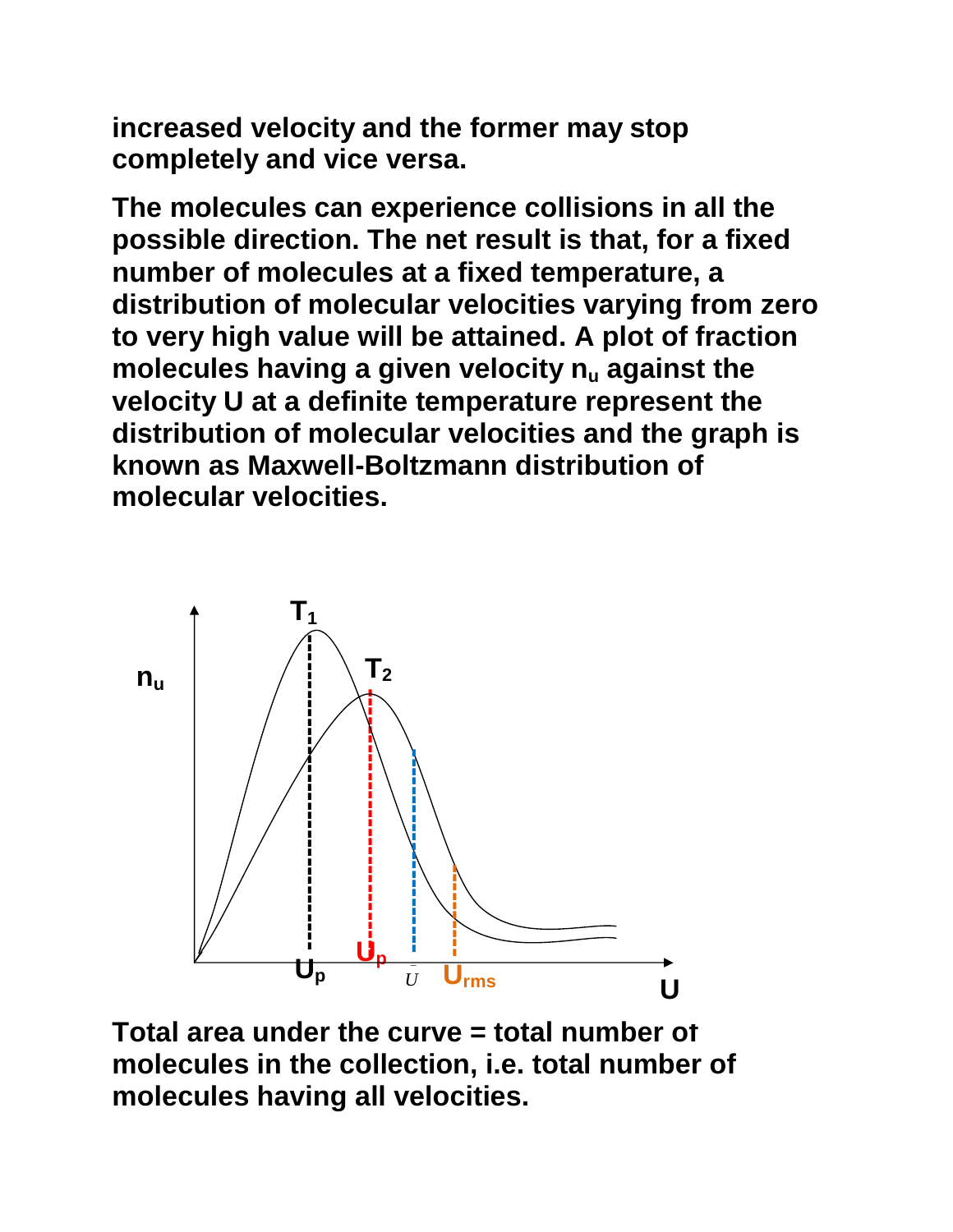**The most probable velocity U<sup>p</sup> of the molecules is the velocity possessed by the greatest number of molecule which is given by the maximum in the curve. It varies linearly with the temperature, i.e. at higher temperature; a greater fraction of molecules is expected to have higher velocities. Hence, the maximum of the curve at T<sup>2</sup> shifts to higher velocity as compared to that of T1.**

Since the kinetic energy is proportional to $\overset{\,\,{}_\circ}{v}^{_{2}}$  $\bar{\bm{\theta}}$ <sup>-</sup>, the **mathematical expression that relate the number of molecule n<sup>i</sup> having an energy E<sup>i</sup> at a given temperature is**

*kT E i*  $n_i = ce^{-\frac{E_i}{kT}}$  but c=n<sub>T</sub>, i.e. the total **number of molecules of gas and k is Boltzmann's constant.**

$$
\implies n_i = n_T e^{-\frac{E_i}{kT}}
$$

The average (mean) velocity,  $\bar{v}$  of the molecule of a

**gas is defined as** 
$$
\bar{U} = \frac{1}{n_T} (U_1 + U_2 + U_3 + \dots + U_i) = \frac{1}{n_T} \sum_{i=1}^{n_T} \bar{U}_i
$$

**Therefore, the mean square velocity is given by** 

$$
U^{2} = \frac{1}{n_{T}} \Big( U^{2}{}_{1} + U^{2}{}_{2} + U^{2}{}_{3} + \dots \dots \dots \dots \dots U^{2}{}_{i} \Big) = \frac{1}{n_{T}} \sum_{i=1}^{n_{T}} U^{2}{}_{i}
$$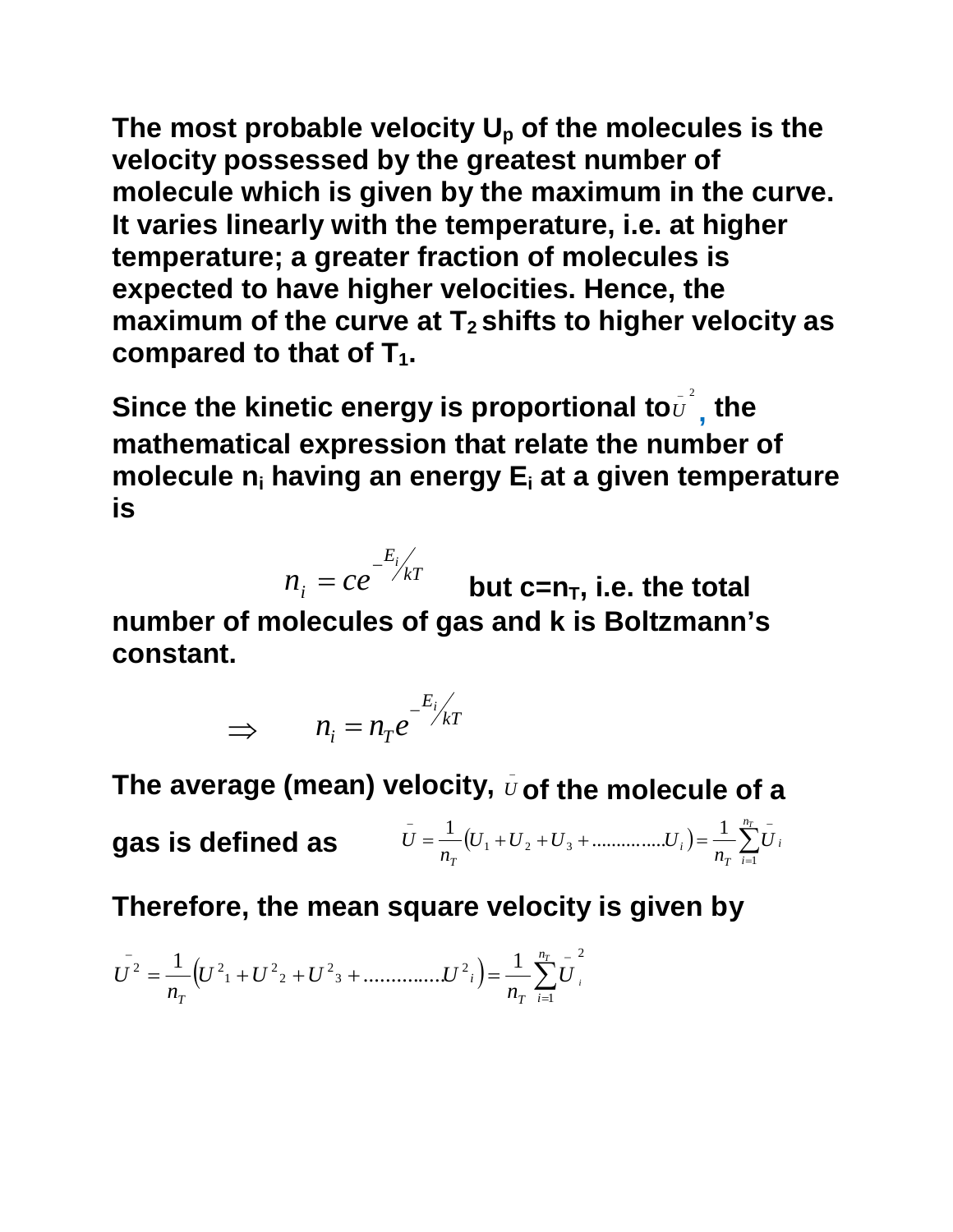**Hence, the root means square velocity, U rms is given by** 

$$
\left(\overline{U}^{2}\right)^{\frac{1}{2}} = \overline{U}_{rms} = \frac{1}{n_{T}} \sum_{i=1}^{n_{T}} \left(\overline{U}_{i}^{2}\right)^{\frac{1}{2}}
$$

**Relating the root mean square to the molar mass**

$$
PV = \frac{nM\overline{U}^2}{3} = nRT
$$

$$
\frac{M\overline{U}^2}{3} = RT
$$
 for 1 mole

$$
U^{2} = \frac{3RT}{M}
$$

$$
\overline{U}_{rms} = \sqrt{\overline{U}^2} = \sqrt{\frac{3RT}{M}} = \sqrt{\frac{3PV}{M}} = \sqrt{\frac{3P}{D}} = 1.7\sqrt{\frac{RT}{M}}
$$
\nAlso,  $\overline{U}_p = \sqrt{\frac{2RT}{M}} = \sqrt{\frac{2PV}{M}} = \sqrt{\frac{2P}{D}} = 1.4\sqrt{\frac{RT}{M}}$  and  $\overline{U}_{p} = \sqrt{\frac{2RT}{M}} = \sqrt{\frac{2PV}{M}} = \sqrt{\frac{2P}{D}} = 1.4\sqrt{\frac{RT}{M}}$ 

$$
\overline{U} = \sqrt{\frac{8RT}{\pi M}} = \sqrt{\frac{8PV}{\pi M}} = \sqrt{\frac{8P}{\pi D}} = \sqrt{\frac{5RT}{2M}} = 1.6\sqrt{\frac{RT}{M}}
$$

**Ratio of different velocities is**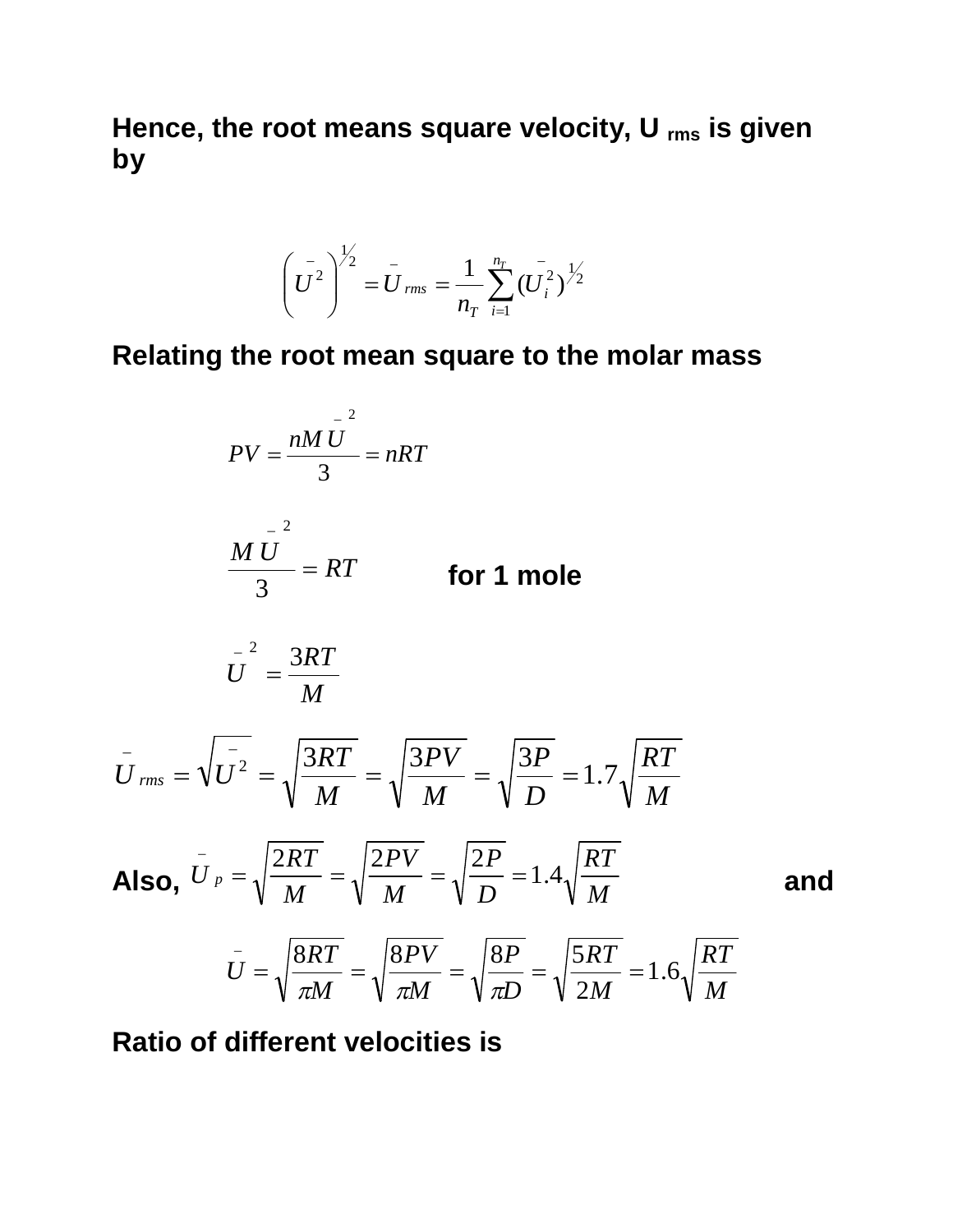$$
\overline{U}_{rms}
$$
:  $\overline{U}$ :  $\overline{U}_p$  = 1.7:1.6:1.4

**N.B: Numerical problems related to these concepts shall be treated during the lecture hours.**

## **Collision properties**

- **1. Mean free path;**  $\lambda$ **: It is the distance travelled by a molecule between two successive collisions. It can be expressed as follow**
	- **(a) In term of the coefficient of viscosity of gas,**

$$
\eta \lambda = \frac{3\eta}{m n u_{rms}} = \frac{3\eta}{d u_{rms}}
$$
 where  $\lambda$  is the

**mean free path, n is the number of molecules per m<sup>3</sup> , m is the mass and d is the density**

**(b) In term of molecular diameter,**

$$
\lambda = \frac{1}{\sqrt{2\pi\delta^2 n}}
$$
 where *n* is the

**average number of molecules per cubic** 

centimeter and it is expressed as  $n = \frac{1}{RT} N_A$ *RT P n* -**.**

**2. Collision frequency, z: it is the number of molecular collisions taking place per second per**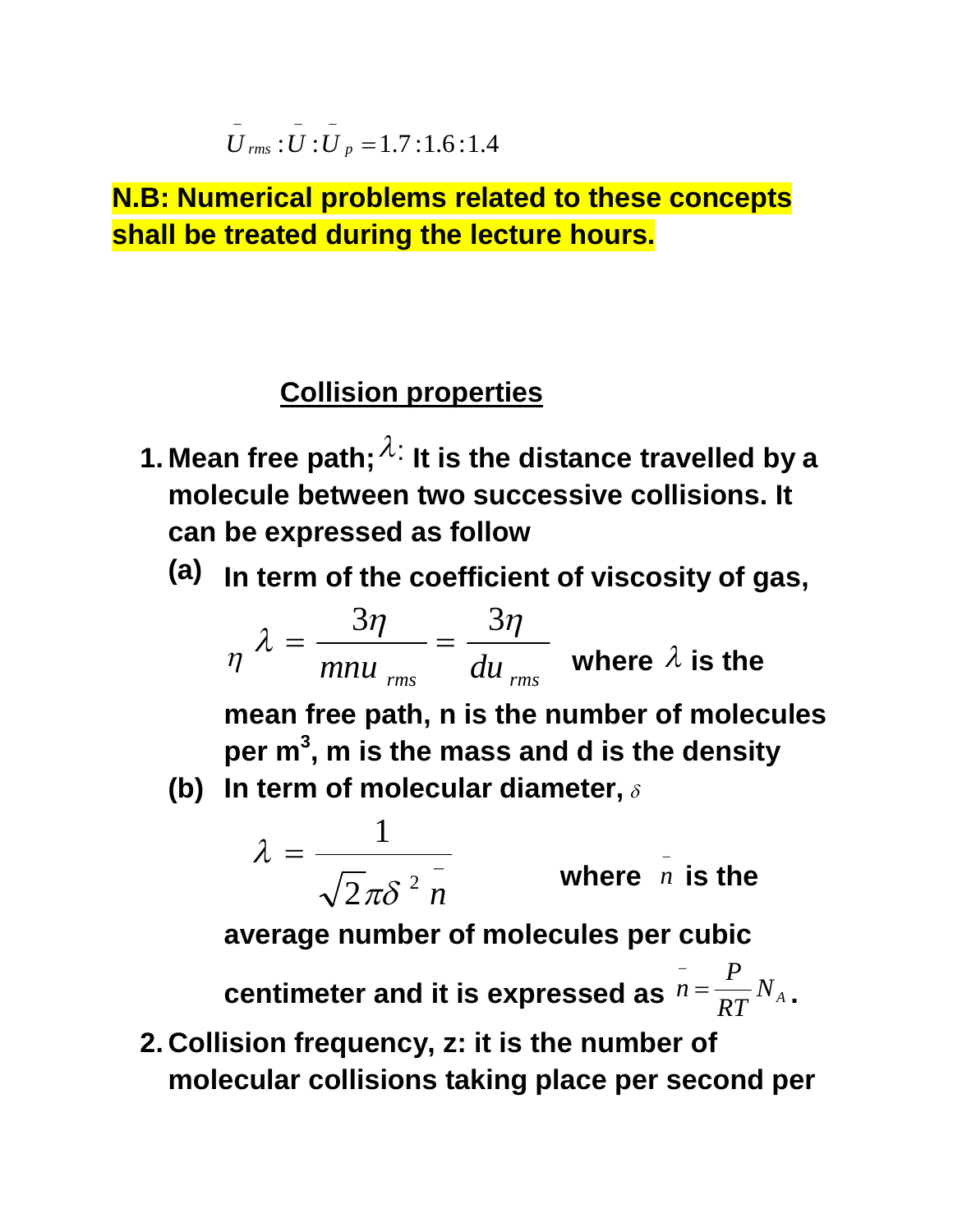**unit volume of the gas. It is denoted by z and given by the relation**

$$
z=\sqrt{2}\pi\delta^2\bar{n}<\bar{u}>
$$

**Where**  $u>$ </u> ÷ *u* **is the average velocity and it is** 

$$
\text{given as } \frac{1}{u} >= \sqrt{\frac{8RT}{\pi M}}
$$

**3. Collision diameter, Z: It is the number of collisions per unit time per unit area. It is given by** 

$$
Z = \frac{1}{\sqrt{2}} \pi \delta^2 \stackrel{-}{N} < u > \quad \text{where} \quad \bar{N} = \frac{N_A}{RT} P = \frac{P}{kT}
$$

**N.B: Numerical problems related to these concepts shall be treated during the lecture hours.**

#### **THERMAL ENERGY AND HEAT ENERGY**

**Recall that**  2 3  $1 \frac{1}{N}$  $nRT = \frac{1}{3} NmU$  and  $R = N_A k$ 

**Since**  $N = nN_A$ ,

$$
N = nN_A = \frac{1}{3} nN_A m u^{-2}
$$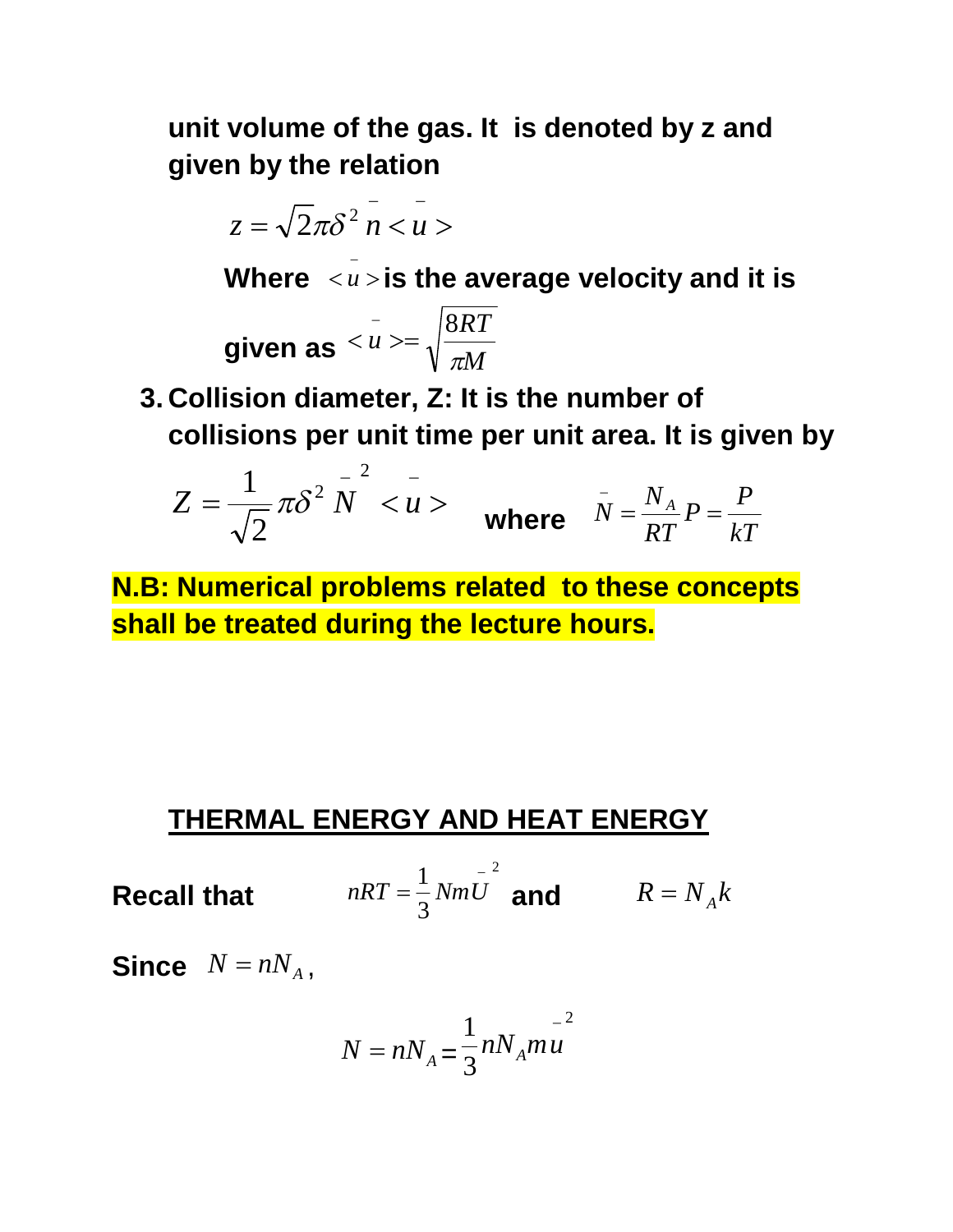$$
kT = \frac{1}{3} m u^{-2}
$$

**Translational energy,** 2 2 1  $E_{trans} = \frac{1}{2}mu$ 

$$
E_{trans} = \frac{1}{2}m\sum u_i^2
$$

*trans <sup>i</sup> E m u* **(For all molecules)**

$$
u^2 = \frac{1}{N} \sum u_i^2
$$

$$
\Rightarrow \qquad N u^2 = \sum u_i^2
$$
  
 
$$
\therefore E_{trans} = \frac{1}{2} N m u
$$

2

**But**   $nRT = \frac{1}{2}NmU$ 

Multiply both sides by  $\frac{1}{3}$ 2

3

 $1\frac{1}{N}$ 

$$
E_{trans} = \frac{2}{3} nRT
$$
 for n moles  

$$
E_{trans} = \frac{3}{2} NkT
$$
 for N molecules

**The heat supplied to the system tends to increase the translational energy.**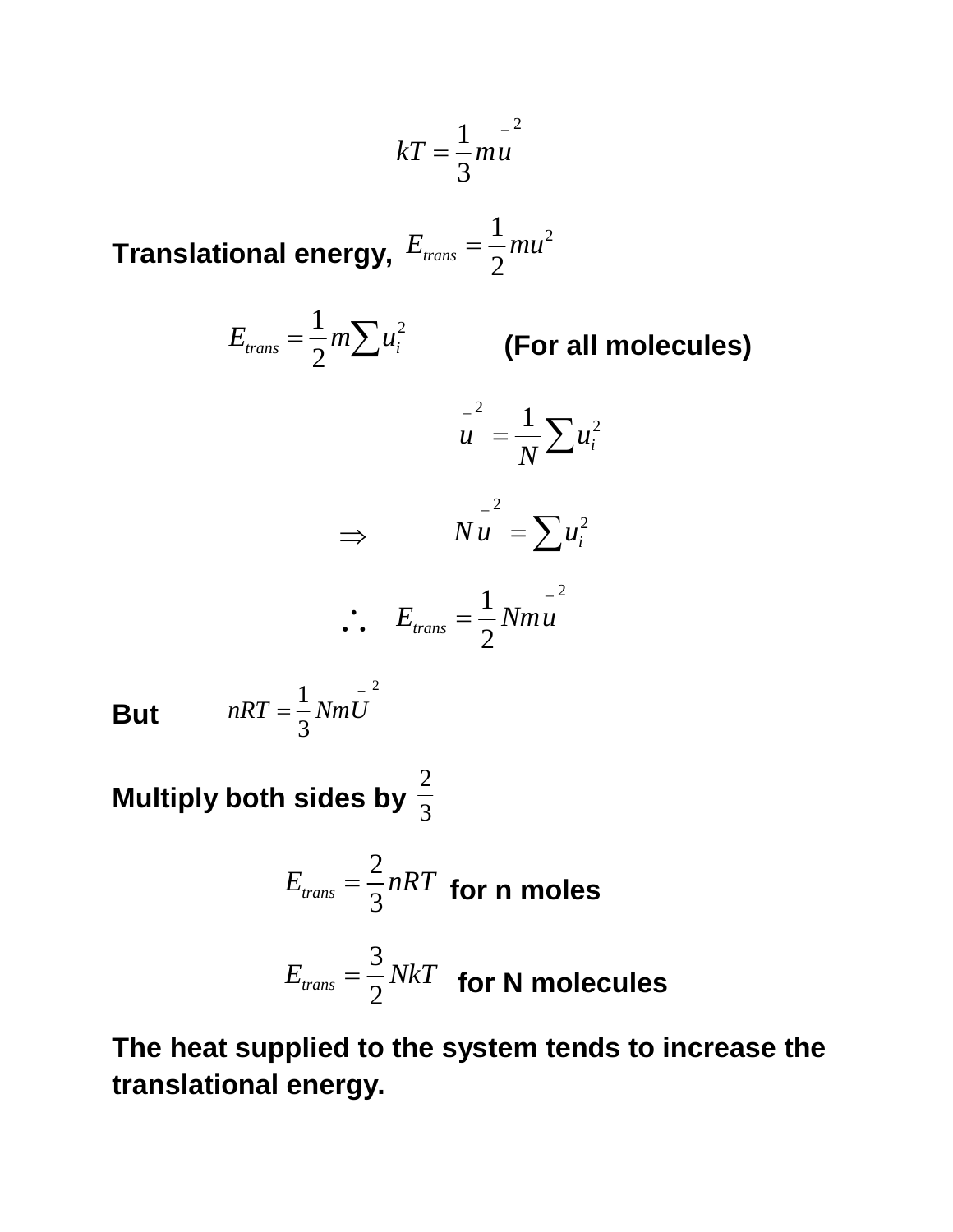**For monoatomic gases (e.g. He, Ne, Kr, Xe,Rn, Hg and Na vapour). Let E be the thermal energy for n moles.**

 $\cdot$  **E**=nRT

For a small quantity of heat supplied,  $dE = dq = nRdT$ 

**The heat capacity at constant volume ( Cv) is given by**

$$
C_v = \frac{dq}{dT}
$$

$$
\therefore C_v = \frac{3}{2} nR
$$

**But R=8.314JK-1mol-1**

$$
C_v = \frac{3}{2}nR = 12.47 \text{ Jmol}^{-1}
$$

**Comment: The fact that heat capacity can be predicted is the justification that for the equation** 

2 3  $1\frac{1}{N}$  $nRT = \frac{1}{2}NmU$ 

#### **Internal Modes of Motions**

**Since molecules have bonds, they can rotate, vibrate and thermal energy can be absorbed. Degree of freedom is a mode of motion e.g. for translational motion, D.O.F=3**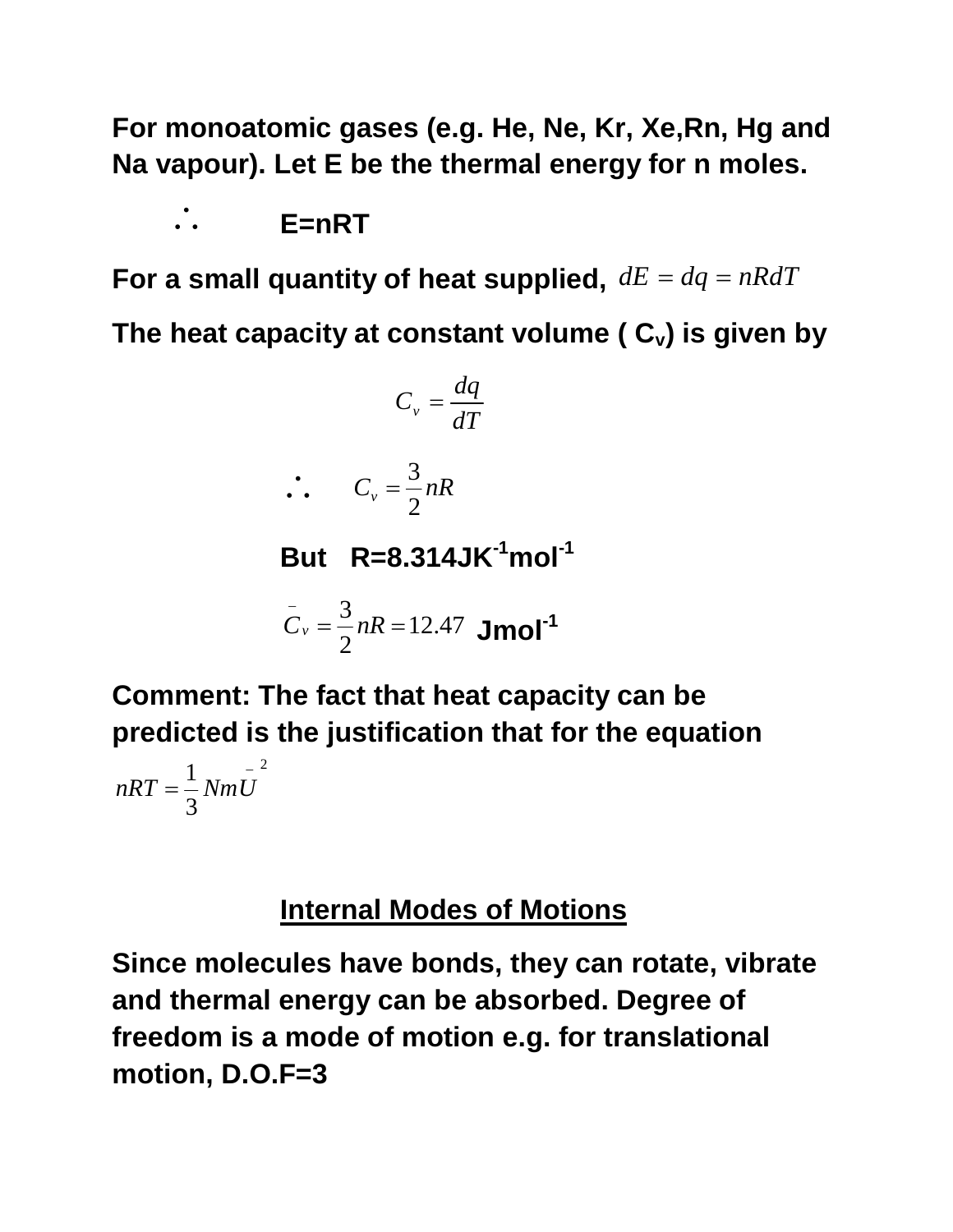**For a molecule containing A atoms, A atom will contribute 3A D.O.F.** 

**Then how is the 3A D.O.F distributed?**

**According to classical mechanics, there are linear and non-linear molecules.** 

**(i)For linear molecule, there are 2 D.O.F rotational**

**(ii) For non-linear molecule, there are 3 D.O.F rotational**

**For a linear molecules containing A atoms**

**Total D.O.F = 3A**

**Translation D.O.F = 3**

**Rotational = 2**

**Vibrational= (3A-5)**

**For non-linear molecules containing A atoms**

**Total D.O.F = 3A**

**Translation D.O.F = 3**

**Rotational = 3**

**Vibrational= (3A-6)**

**The equipartition principle**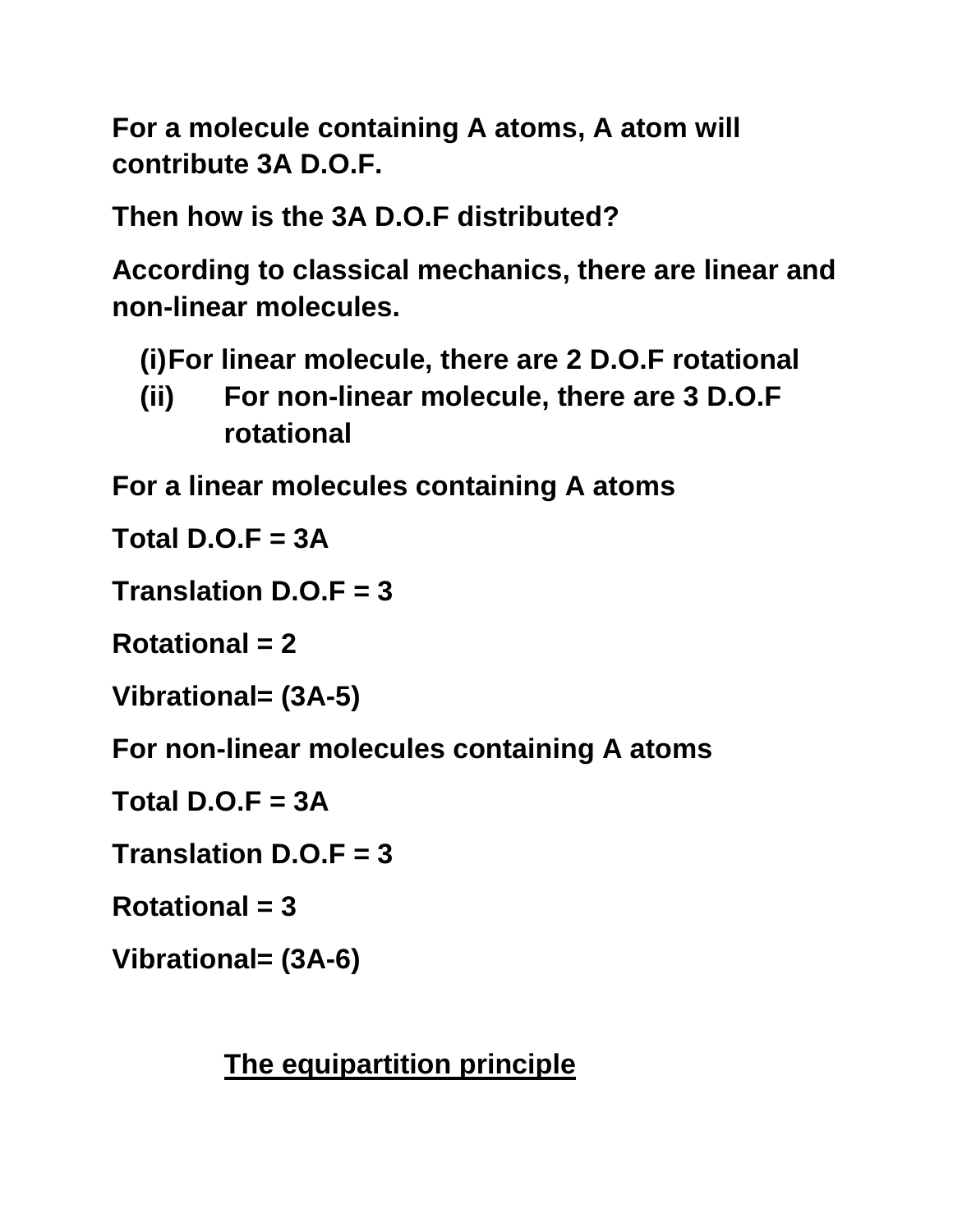**The principle of equipartition of energy states as follow:**

- **(a) Each translational and rotational D.O.F contributes ½kT to the thermal energy of 1 molecule (i.e. ½RT to the thermal energy of 1 mole).**
- **(b) Each Vibrational mode contributes kT per molecule or per mole.**

**Predicting the thermal energy, the following expressions are considered using classical mechanics.**

> **≻ For monoatomic gas:**  $C_v = 3 \cdot \frac{1}{2} R$ 2 1  $=$  3 $\bullet$ -

**For linear molecules :** 

$$
C_v = 3 \bullet \frac{1}{2} R + 2 \bullet \frac{1}{2} R + (3A - 5)R = \left(3A - \frac{5}{2}\right) R
$$

**For non- linear molecules:**

$$
C_v = 3 \cdot \frac{1}{2}R + 3 \cdot \frac{1}{2}R + (3A - 6)R = (3A - 3)R
$$

**N.B: This predictions are not accurate for linear and non-linear molecules because the principle of equipartition of energy were all based on classical mechanics which are not applicable to the molecular systems. To treat the heat capacities and thermal energy of molecules, it is therefore necessary to**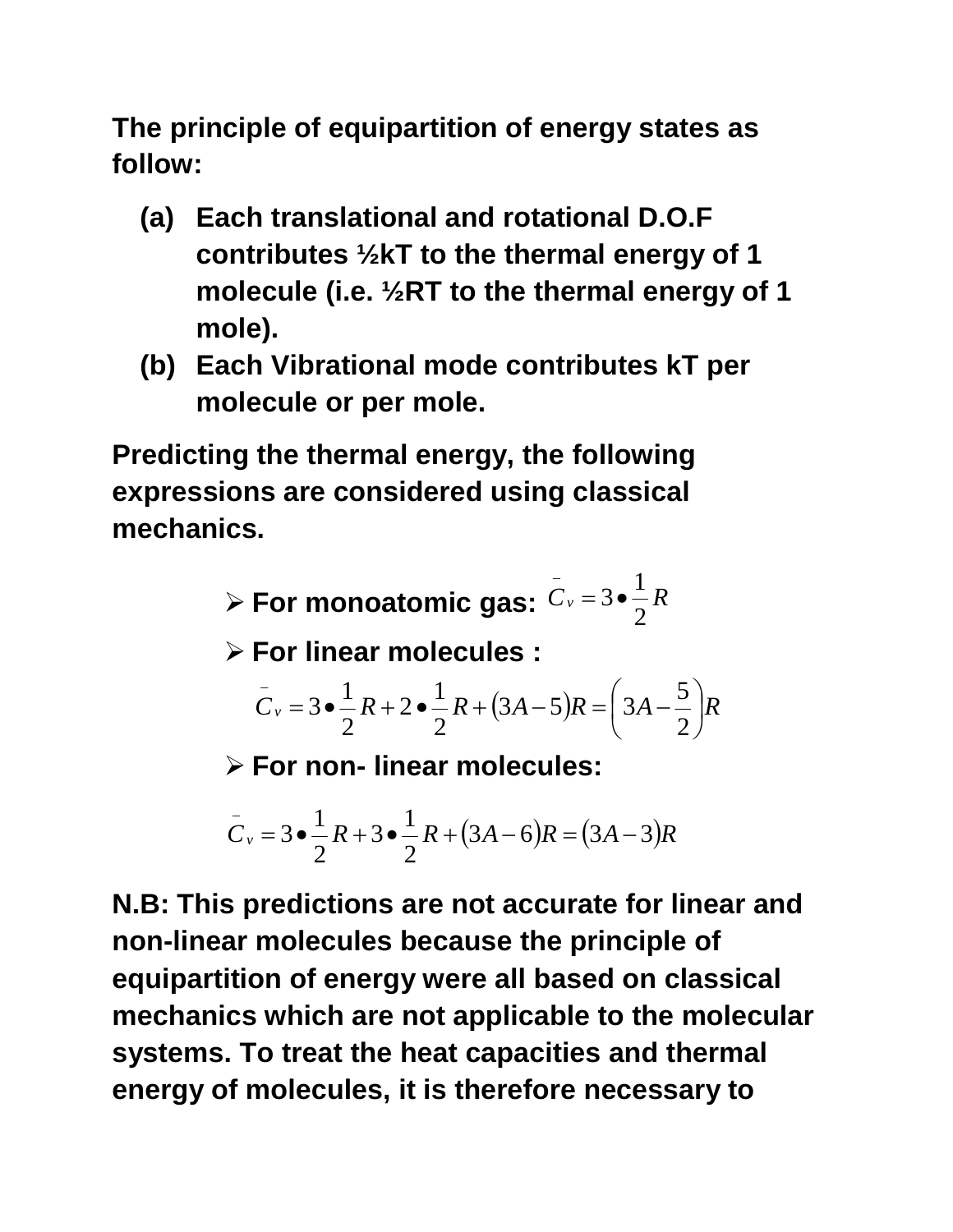**replace the classical mechanics with quantum mechanics (which assumes that energies are quantized)**

| translational | rotational | vibrational |
|---------------|------------|-------------|

# **PHASE EQUILIBRIA**

**Introduction: phase equilibria is a primarily concerned with systems in which one phase is converted to another. A system is said to experience phase equilibrium if a number of phases co-exist and there is no net conversion of one phase to another.**

# **Phase rule**

**Phase rule is the general law governing the phase equilibria. It is expressed in the form: F=C-P+2**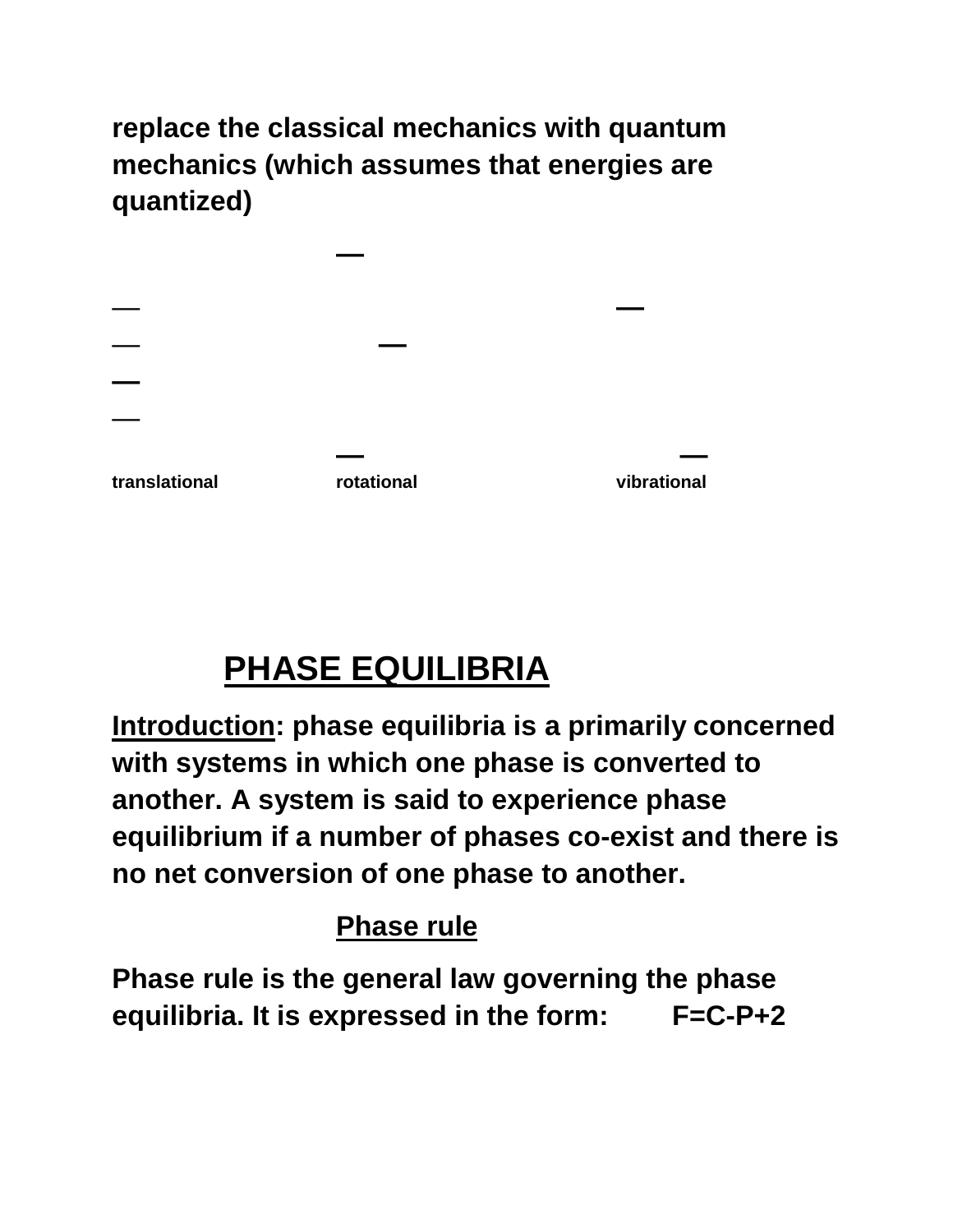**Where F is the number of degree of freedom, C is the number of component and P, the number of phases in a heterogeneous system.**

**A phase: a phase is a region having uniform properties and is separated from other phases by a boundary. Any gas or mixture of gases always constitutes a single phase, as does a homogeneous liquid or solid solution.**

**A mixture of water and ether constitutes a two-phase system since two liquid layers are obtained (i.e. one containing a saturated solution of ether in water, the other containing a saturated solution of water in ether), which are separated from each other by a definite boundary surface.**

**Under normal conditions, water constitutes a threephase equilibria system (i.e. ice, water and water vapour). However, at a very high pressure, six different crystalline forms of ice exist, each of which constitutes a separate phase, since each is clearly separated from the other by a definite boundary.**

**Component: The number of components in a system is the minimum number of independent chemical constituents necessary to describe the composition of**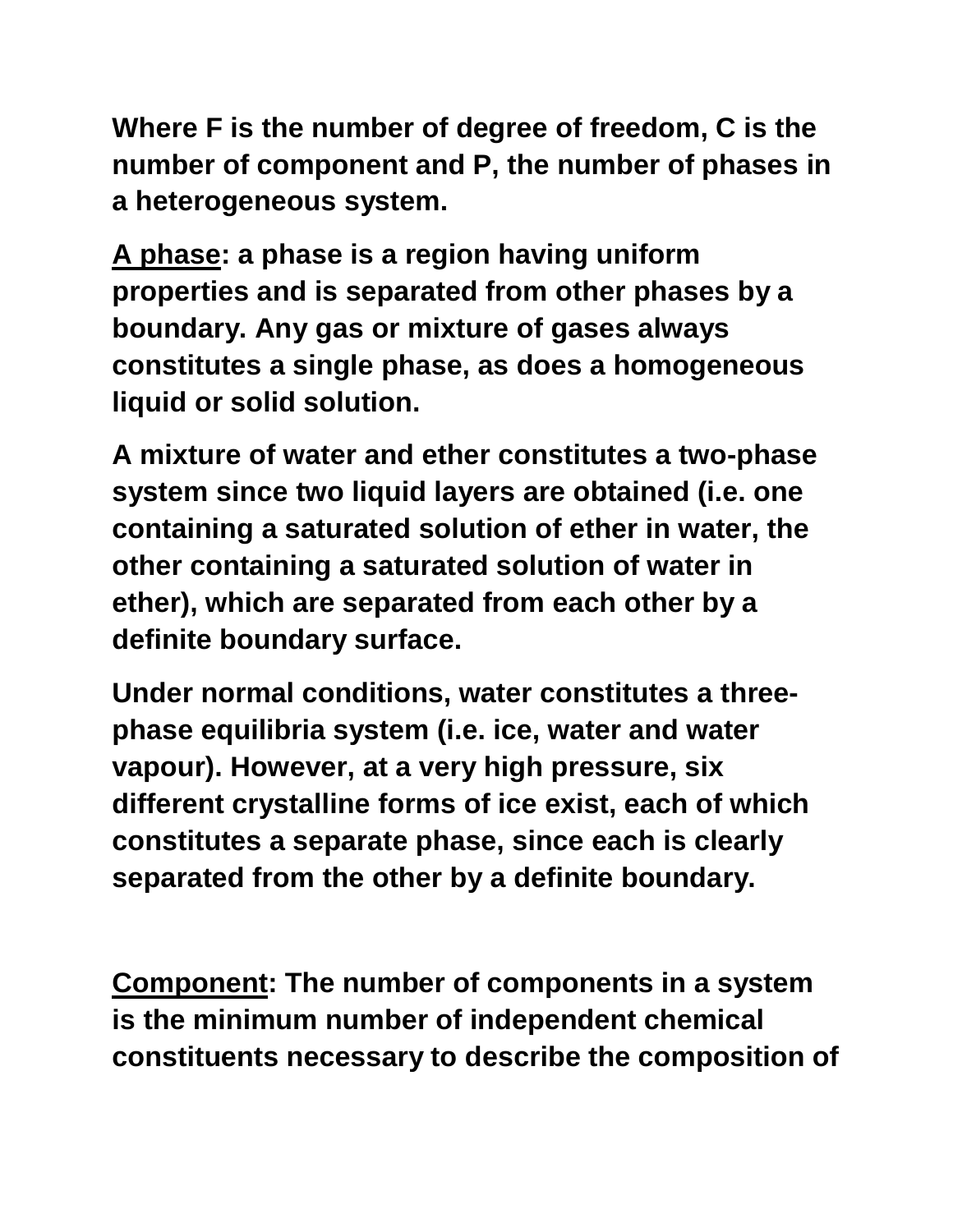**each phase present either directly or in the form of a chemical equation.**

**The composition of each of the three phases present in water can be expressed in terms of one component (i.e. water), even though the molecular arrangement is different in the 3 phases.**

**Consider this equation**

 $\overline{CaCO}_{3(s)}$   $\overline{\longleftrightarrow}$   $\overline{CaO}_{(s)} + \overline{CO}_{2(g)}$ **Phase 1 phase 2 phase 2 phase 3** 

**The equation involves 3 phases but only 2 components. To specify the composition of the gas phase, specie CO<sup>2</sup> is needed. Also, to specify the composition of solid phase, either CaCO<sup>3</sup> or CaO is needed.**

**N.B: The reaction above must be given sufficient time to reach equilibrium, otherwise the system contains 3 components.**

**Degree of Freedom: is the number of independent intensive variables (e.g. temperature, pressure, concentration, density etc) which must be fixed in order to completely define the system at equilibrium. For instance, in a single-component, single-phase**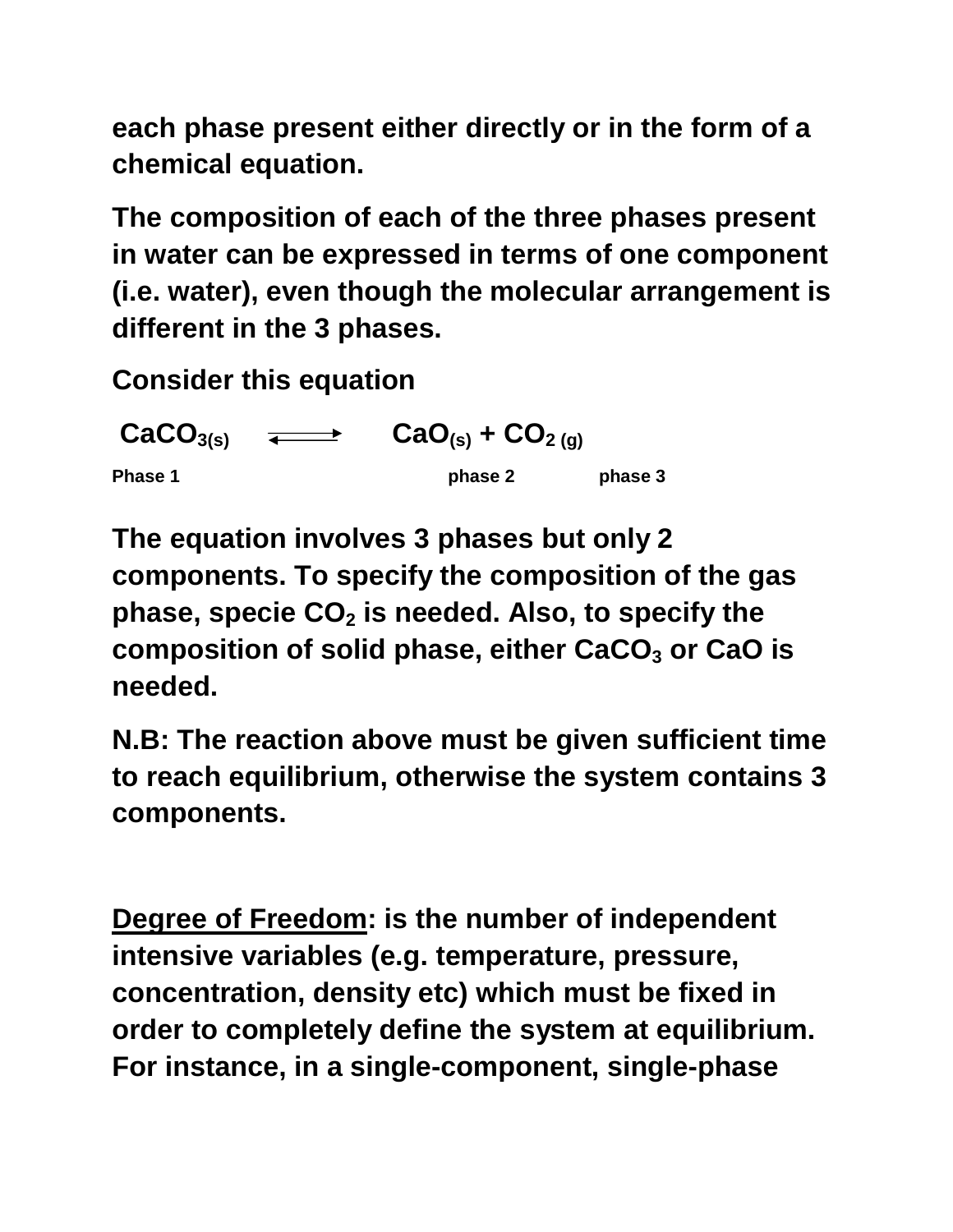**system (i.e. C=1, P=1), the pressure and temperature may be changed independently without changing the number of phases. So, F=2 (a bi-variant system i.e. a system with 2 degree of freedom)**

# **APPLICATION OF THE PHASE RULE TO WATER**

**Though water is a three-phase, one-component system under normal conditions. However, the number of phase may be varied as follow:**

```
(i)One-phase region: is a region where only a single 
phase is present. F=1-1+2=2
```
**i.e. each single phase has 2 degree of freedom which implies that both the temperature and pressure must be specified in order to define the condition of the phase.**

 **(ii) Two-phase regions: is a region where 2 phases are present in equilibrium. F=1- 2+2=1**

**i.e. two-phases in equilibrium have 1 degree of freedom implying that only one of the two variables**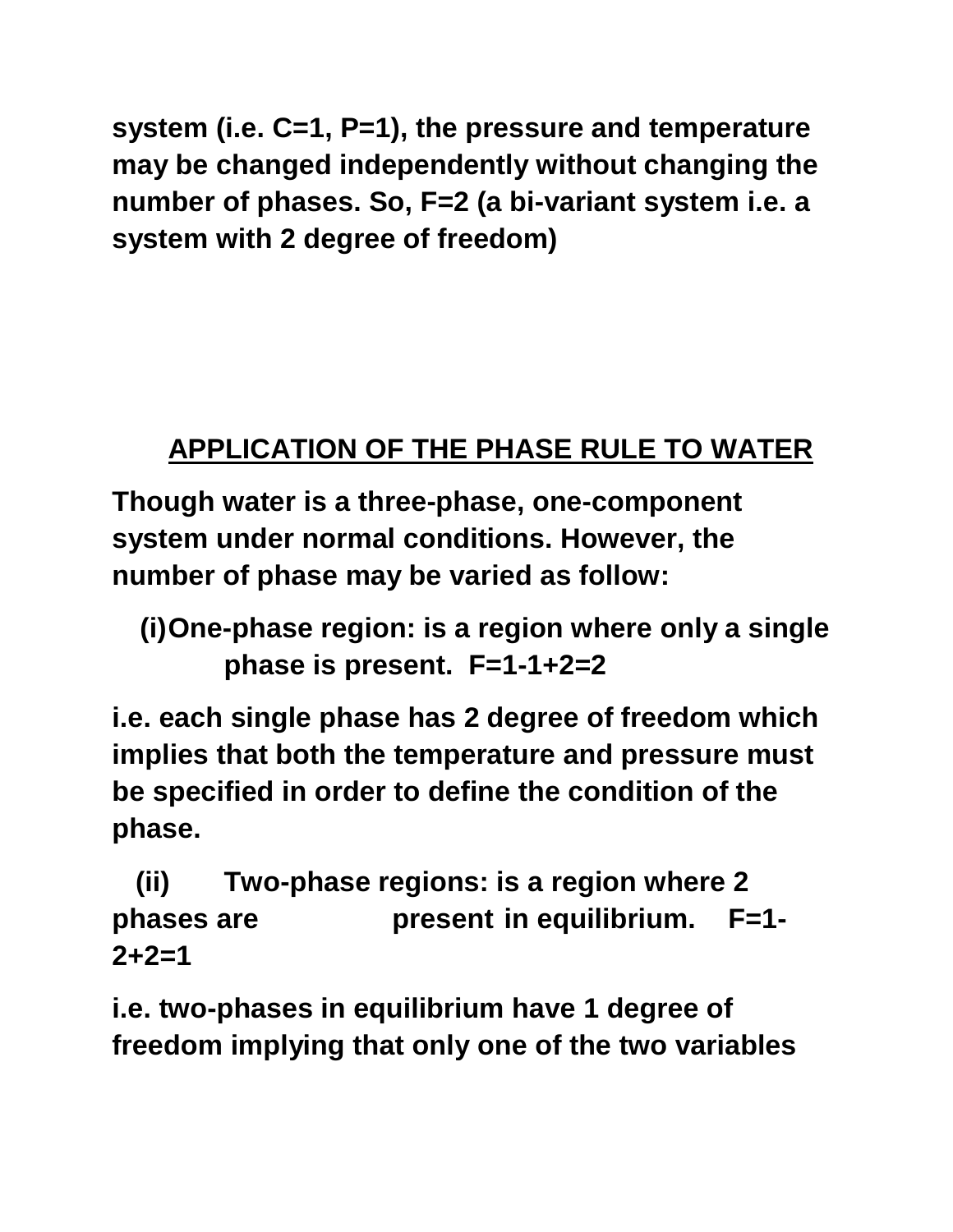**(temperature or pressure) needs to be specified in order to define the system.**

 **(iii) Three-phase regions: is a region where 3 phases are present in equilibrium.**

**F=1-3+2=0**

**i.e. if the 3 phases co-exist in equilibrium, no variable is needed to be specified in order to define the system.**

# **Phase Diagram**

**Phase diagram of a substance is a graphic representation of the equilibria among the solid, liquid and gaseous phases of a substance as a function of temperature and pressure. It shows the regions of pressure and temperature at which its various phases are thermodynamics stable. The lines separating the regions (i.e. phase boundaries) show the values of pressure and temperature at which two phases coexist in equilibrium.**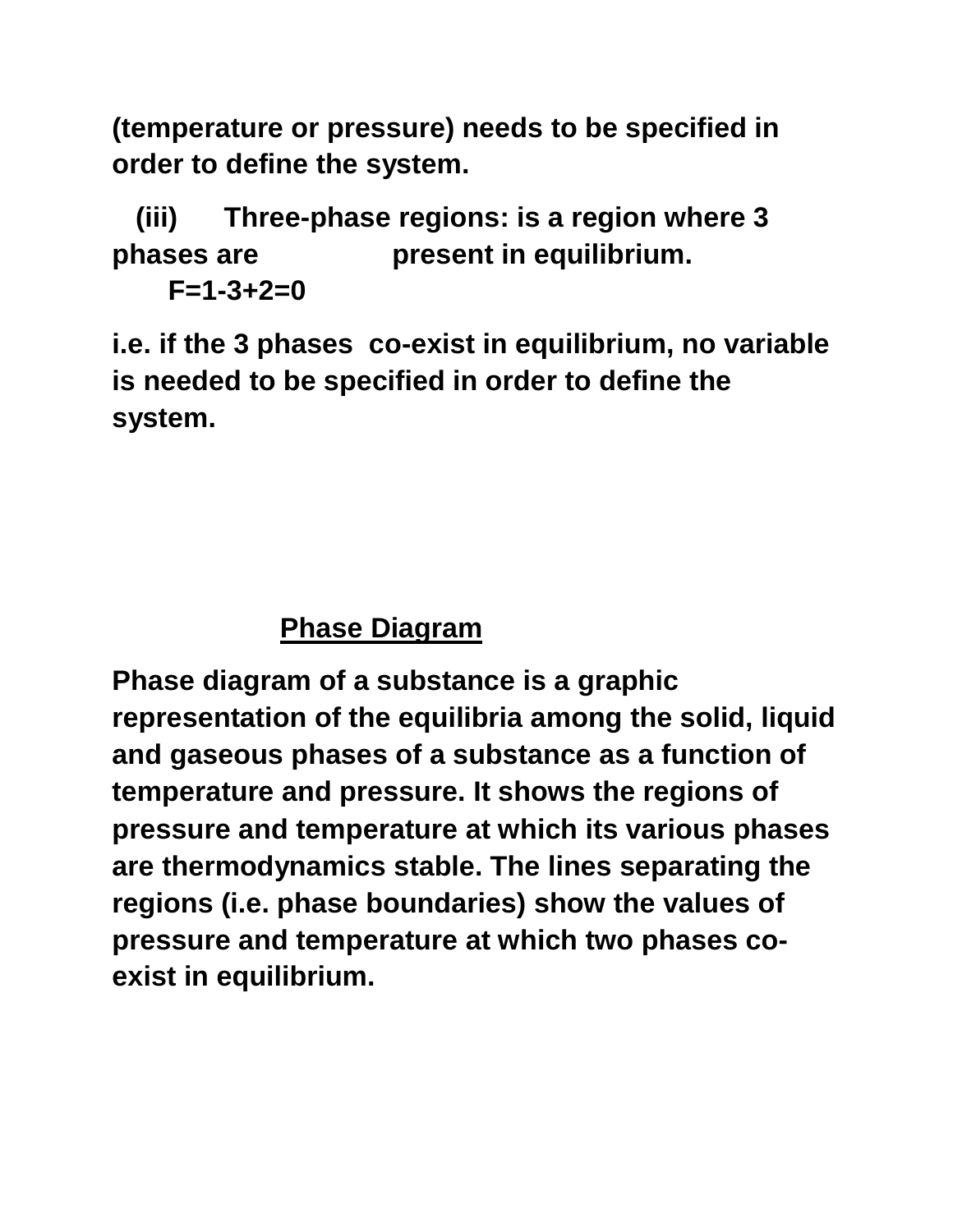

**OA- equilibrium between liquidvapour OB- equilibrium between solid-**

**value** 

**OA and OB represent the variation of the vapour pressure of solid and liquid with temperature. OA continues to the critical temperature Tc(where liquid and vapour becomes indistinguishable) and OB continues down to zero Kelvin.**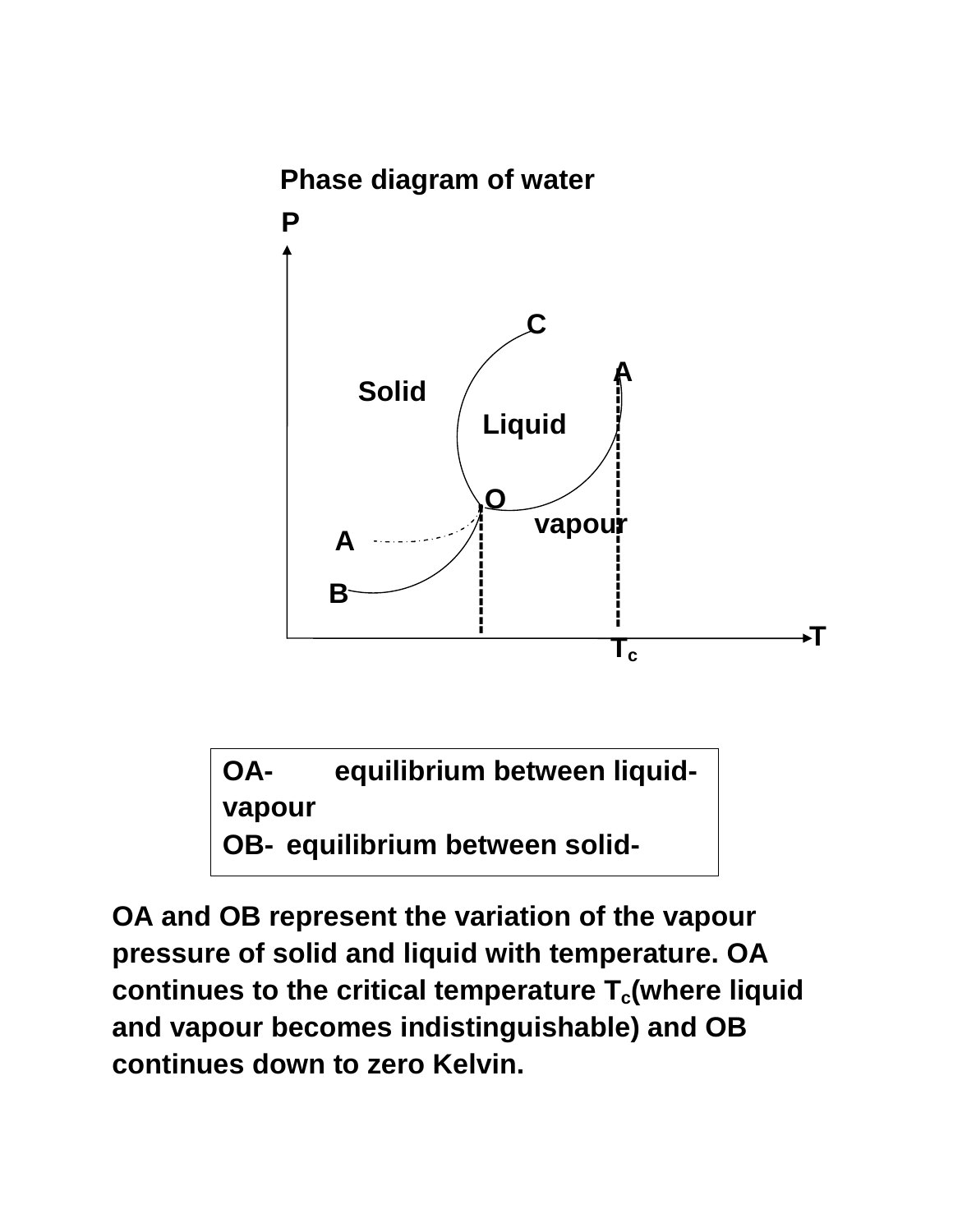**Triple point (OA, OB and OC):- Triple point is the point where all the three phases are in equilibrium. The triple point for water occurs at 0.0098<sup>o</sup>C at an equilibrium vapour pressure of 611Nm-2 (4.58mmHg).**

**Metastable equilibrium: It is a specific equilibrium which is not the most stable equilibrium under the given conditions. In the diagram, the vapour pressure curve of the liquid is extended past the triple point to A' (represented by the broken lines). The liquidvapour system along OA' is said to be in a metastable equilibrium.**